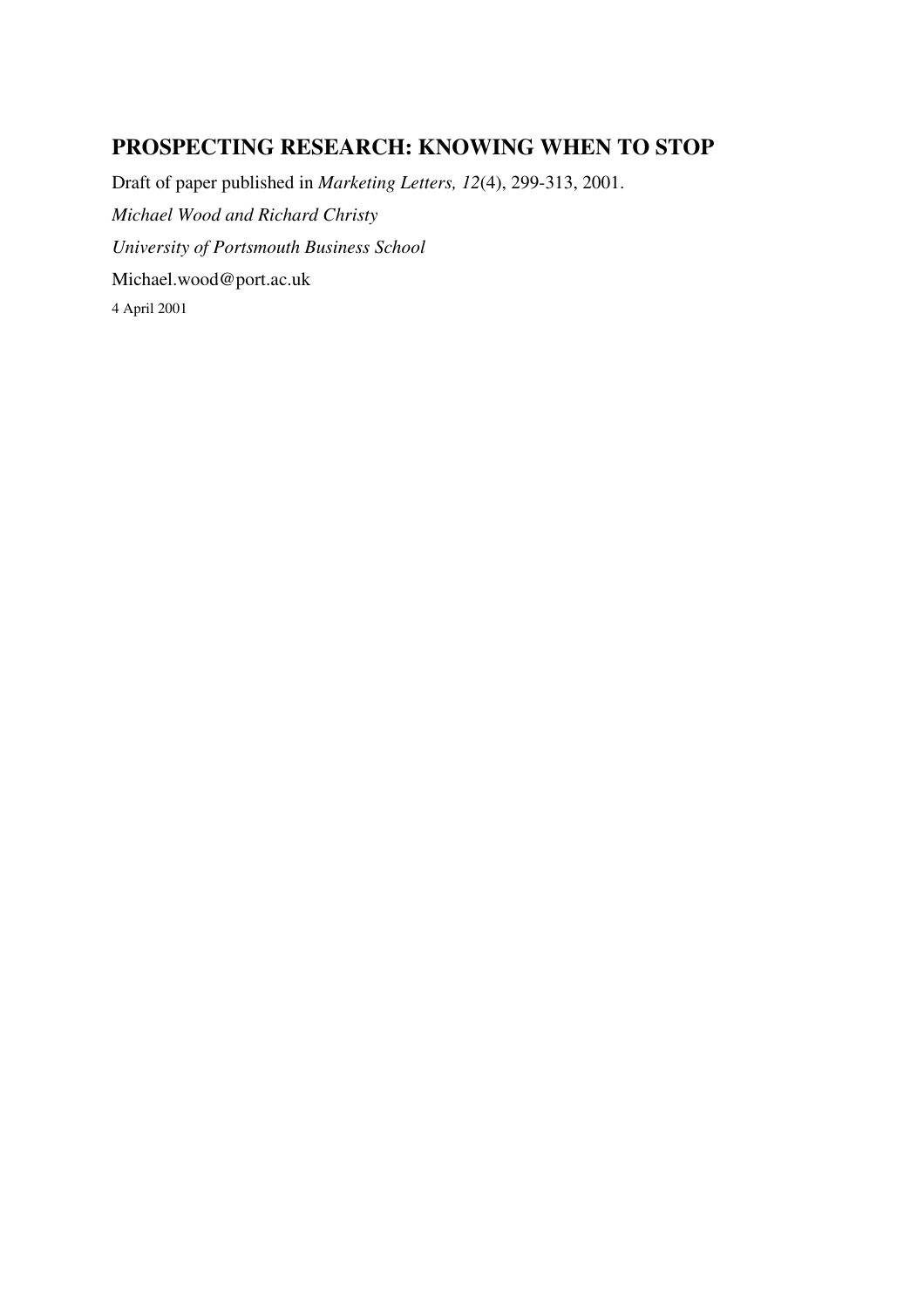# **PROSPECTING RESEARCH: KNOWING WHEN TO STOP**

# **Abstract**

An important aim of many surveys is to undertake prospecting research: the search for new possibilities and an understanding of the diversity in a population. This paper develops a method - the extrapolation of resampled possibilities (ERP) - for predicting how much new information will be revealed by extending a sample. This is useful for deciding whether it is likely to be worthwhile sampling more cases, bearing in mind the costs and the benefits. The method avoids making any assumptions about the nature of the underlying population, apart from the information implicit in the existing sample.

**Keywords:** Prospecting research; Research; Sampling; Survey; Learning.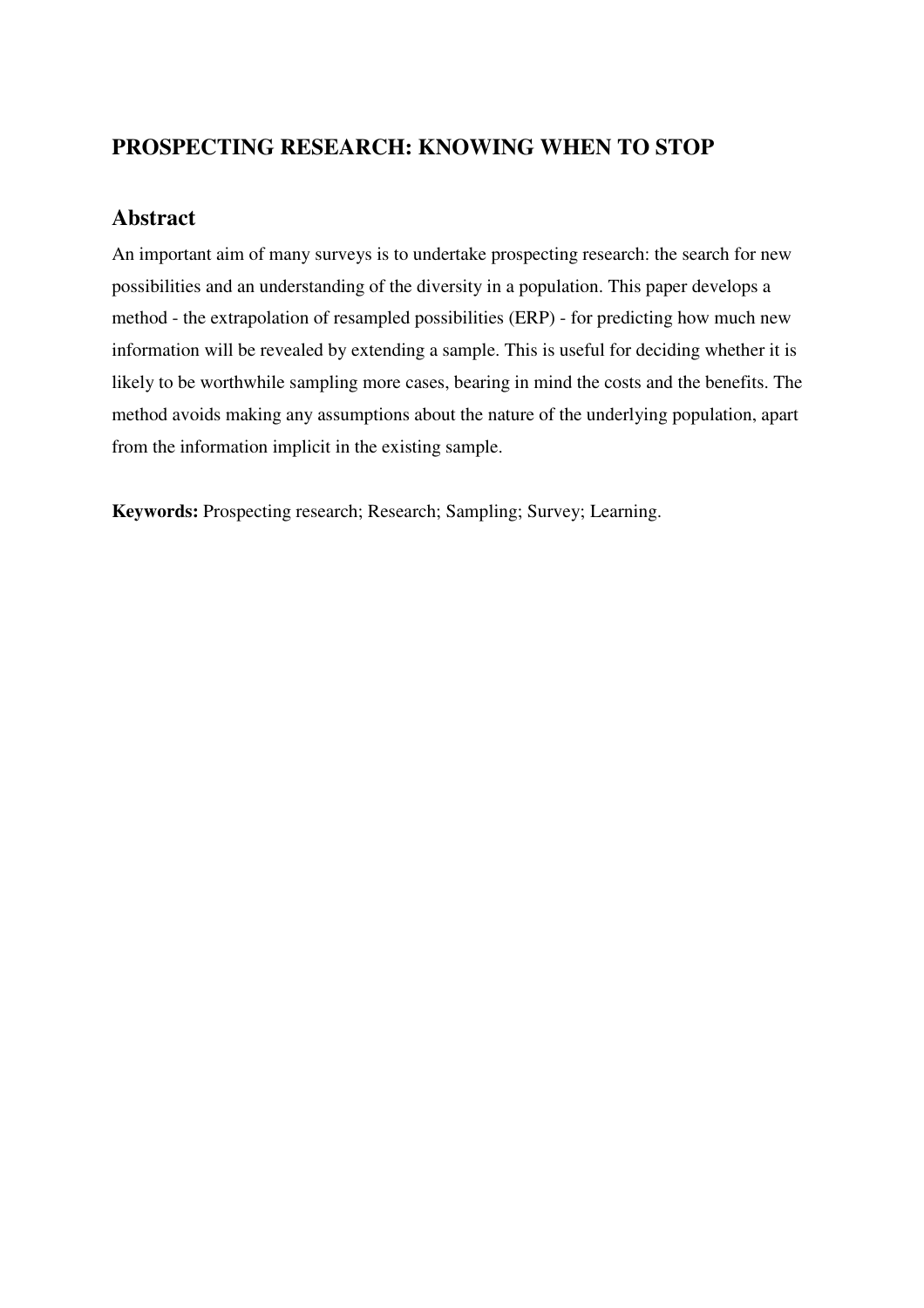# **PROSPECTING RESEARCH: KNOWING WHEN TO STOP**

In market research it is often useful to produce a list of possibilities exhibited by members of a population. For example, companies engaged in a segmentation study are looking for subgroups of demand (in a larger market) that can be chosen for specialised attention. A list of the possibilities - types of special need - helps to ensure that the choices made by the firm result from an appropriately broad consideration of the market. Similarly, new product development needs to cast its net as widely as possible at first. The possibilities being sought may be new applications for an existing product, or new ways in which an existing product could be augmented by value added services.

 The same interest in lists of possibilities may occur in many other areas of empirical research: for example, risk analysts may want to compile a list of possible risks, employers may want a list of potential sources of satisfaction and dissatisfaction for their employees, educational researchers may want a list of possible difficulties in learning a new topic, lecturers may want a list of different views on a course from the students taking it, management researchers may be interested in a list of things that can go wrong when firms try to implement a new management creed, academics may want a list of points made (possible ideas) in the literature on a topic, biologists may want a list of new species in a particular habitat, and so on.

 Such lists may be of interest in their own right for understanding the diversity in a population. They may also be a starting point for a detailed study aimed at understanding some of the possibilities in more depth, or for a statistical analysis of the prevalence of some of the possibilities. In all cases, it is clearly important that the lists should be as complete as possible: they should cover as much as is feasible of the diversity in the population.

 The term "prospecting research" has been suggested for this type of research, and the term "illustrative inference" - in contrast to statistical inference - for the inferences about what is possible in a given context that can be drawn from single illustrations of possibilities (Wood and Christy, 1999; Christy and Wood, 1999). The argument of both of these papers is that prospecting research and illustrative inference are important and largely unrecognised by the formal language of research methods. If conventional statistical research is the equivalent of taking an aerial photograph of a landscape to see the main features, and qualitative, "depth" research is the equivalent of exploring a small area in detail, then prospecting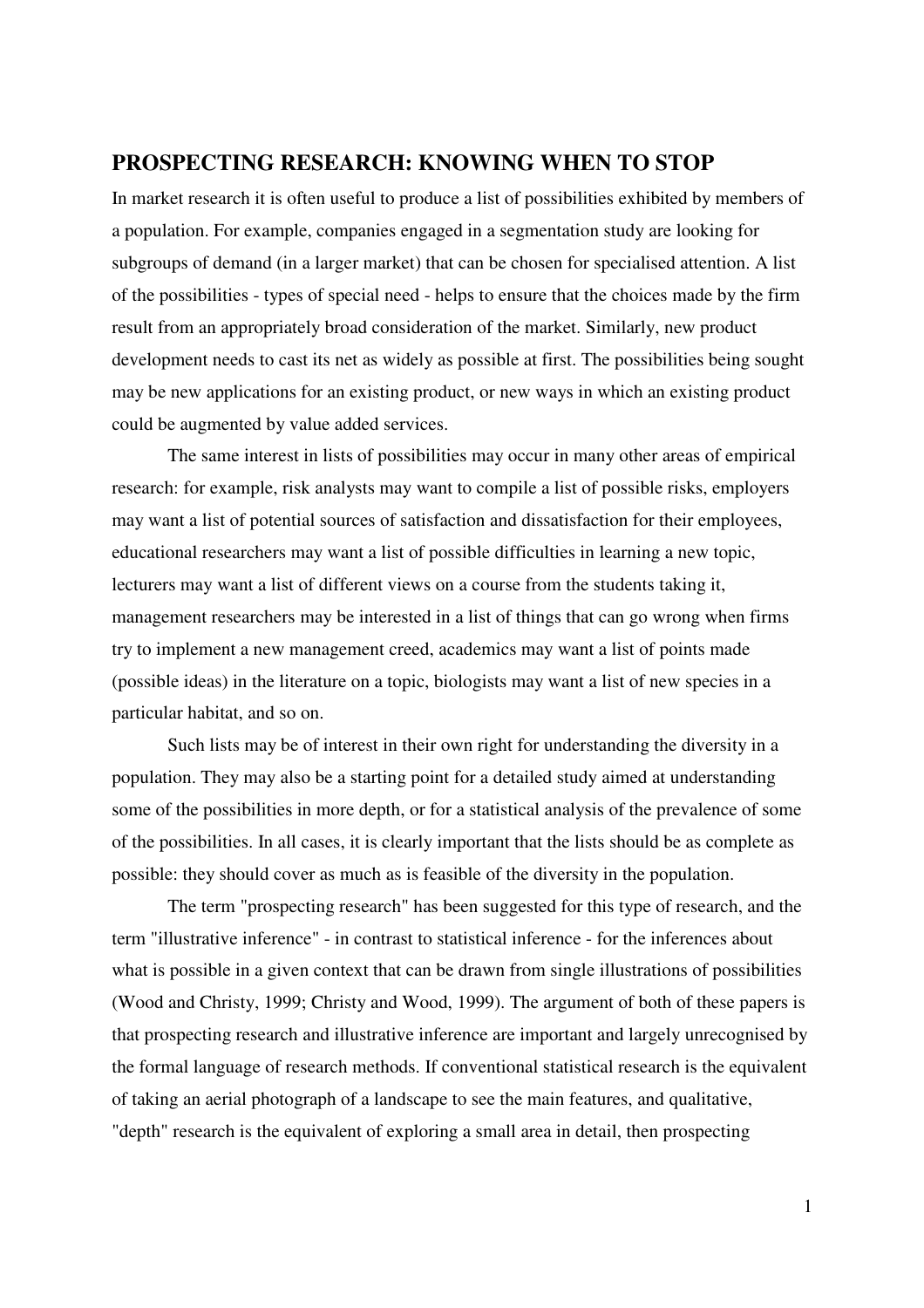research is the equivalent of a systematic search of the whole landscape to compile a list of things of possible interest. This is often precisely what researchers are after.

 The analysis of the power of a sample in terms of the number of possibilities, or diversity, that it can satisfactorily cover, presented in Christy and Wood (1999) reveals that very small samples may be surprisingly limited in this respect. In practice this means there is a danger of certain potentially interesting possibilities being ignored by research based on such small samples, and of detailed investigation being focused on unimportant possibilities. On the other hand, qualitative research techniques tend to be labour intensive and to require skilled and expensive researchers. This means that they typically have a high cost per respondent, so small samples have clear advantages in terms of cost, as well as timing and practicality. It is clearly important to balance the advantages of large and small samples carefully so as to arrive at a rational decision regarding the sample size used.

 The approach to this problem using probabilities (Christy and Wood, 1999) provides a means of designing a sample to search for possibilities, based upon some assumptions about the population. For example, if we assume that there are 50 possibilities of interest each of which occurs in 10% of the population, then a random sample of 70 is sufficient to be 95% certain of covering each of these possibilities (from Table 1 in Christy and Wood, 1999). This does, however, require us to make assumptions both about the number and the prevalence of the possibilities. In practice these assumptions are likely to be made on a "what if?" basis, as discussed in Christy and Wood (1999).

 The present paper takes a different perspective: that of a researcher who has already investigated some individuals in the population and wishes to estimate the likely value of investigating more. The method discussed here takes account of the performance of the sample taken so far, and uses this to calculate the likely value of contacting further individuals. Its value is that it can be applied in the middle of a research programme to make rational decisions about resource allocation.

 The method involves *resampling* (in the sense of taking successive random samples from an existing sample) data on the number of possibilities found in the sample, and then extrapolating the results: hence the name, Extrapolation of Resampled Possibilities, or ERP. The tactic of resampling is increasingly used in statistics as a method of estimating probabilities and other parameters without the necessity of making simplifying and often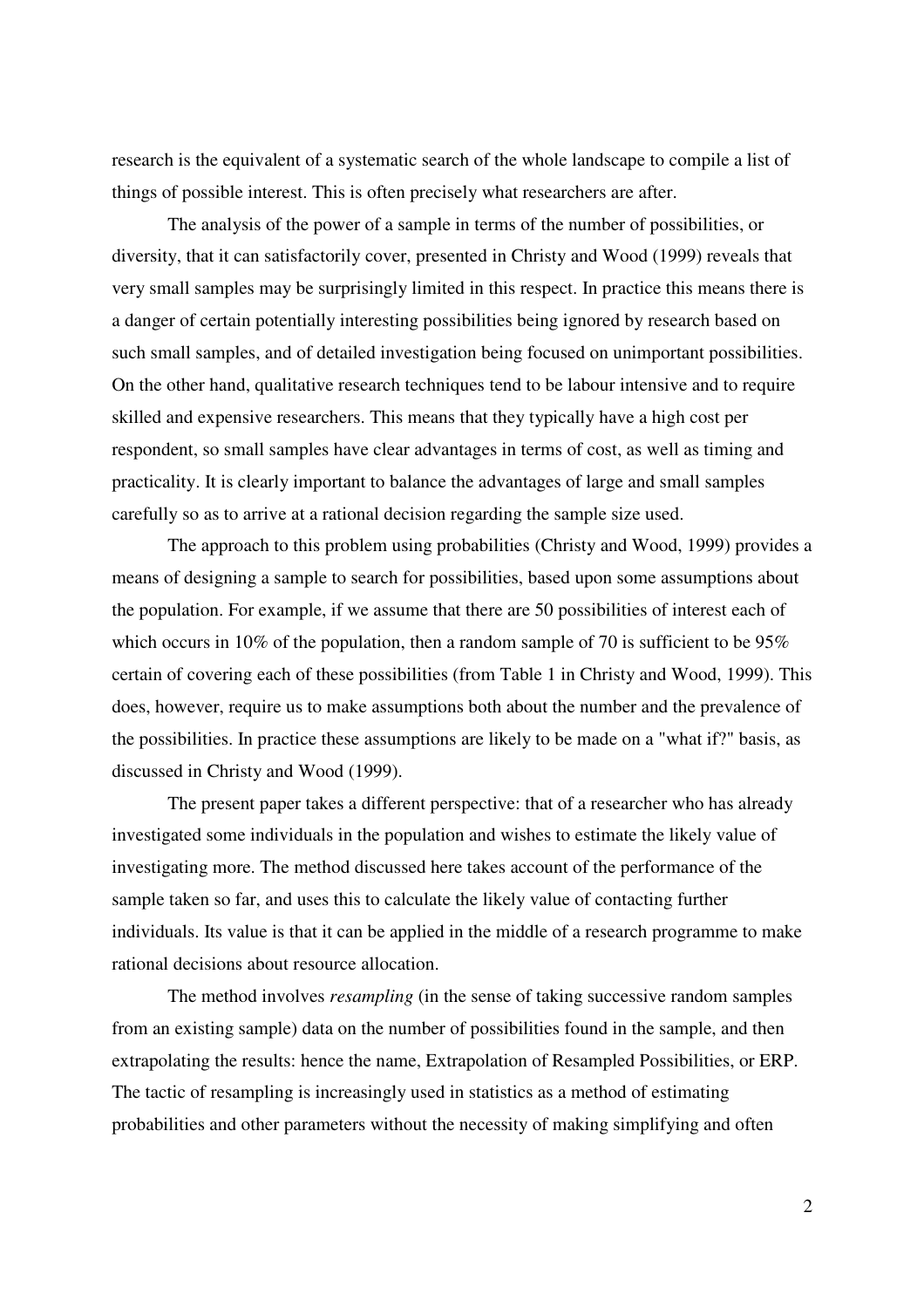unrealistic assumptions to ensure a fit to a tractable mathematical model (Diaconis and Efron, 1983; Noreen, 1989; Davison and Hinkley, 1997).

 As far as we are aware, there are no other formal methods for deciding whether it is worth extending a sample from this point of view. There are sequential decision procedures for deciding when enough data has been collected to answer *statistical* questions such as whether to reject a null hypothesis. However, the question of interest here - how many more different possibilities are likely to be revealed if the sample is extended - is fundamentally different from statistical questions (Wood and Christy, 1999), so these methods are irrelevant. Using the ordinary methods of statistics to answer questions about prospecting research makes no more sense than deciding at random.

# **1. The extrapolation of resampled possibilities**

We will illustrate the method by a simple example: the results of an email survey of staff at a University Business School comprising one question:

*New battery technology will soon allow the production of a small, cheap, electricpowered city car, with a range of 200 miles on one charge. What features or capabilities would you most like to see on a car like this?*

We received 60 responses to our questionnaire. These yielded a total of 181 suggestions (including duplicates) which we coded into 39 categories. These were the *possibilities* which we were interested in listing and exploring. Possibility 1, for example, is "ease of recharging", and Possibility 2 is "reliability". Our analysis obviously depends crucially on this coding - which we discuss in more detail below.

 Table 1 contains some of these results to illustrate the format. For example Possibility 1 was mentioned by 7 of the respondents whose data is shown (and by a further 17 whose data is not shown in Table 1), whereas Possibility 39 ("lower road tax") was mentioned only by Respondent AX. This table - and our subsequent discussion - uses the term "case" for an individual respondent. The word "case" is used because of its generality: a case may be an individual person, or an interview with an individual, or an organisation, or a case study of an organisation, or a situation from which risks may be identified, and so on. The cases in Table 1 are identified by a letter code to avoid confusion with the random orders which the resampling method involves. Our problem is to predict how many new possibilities would be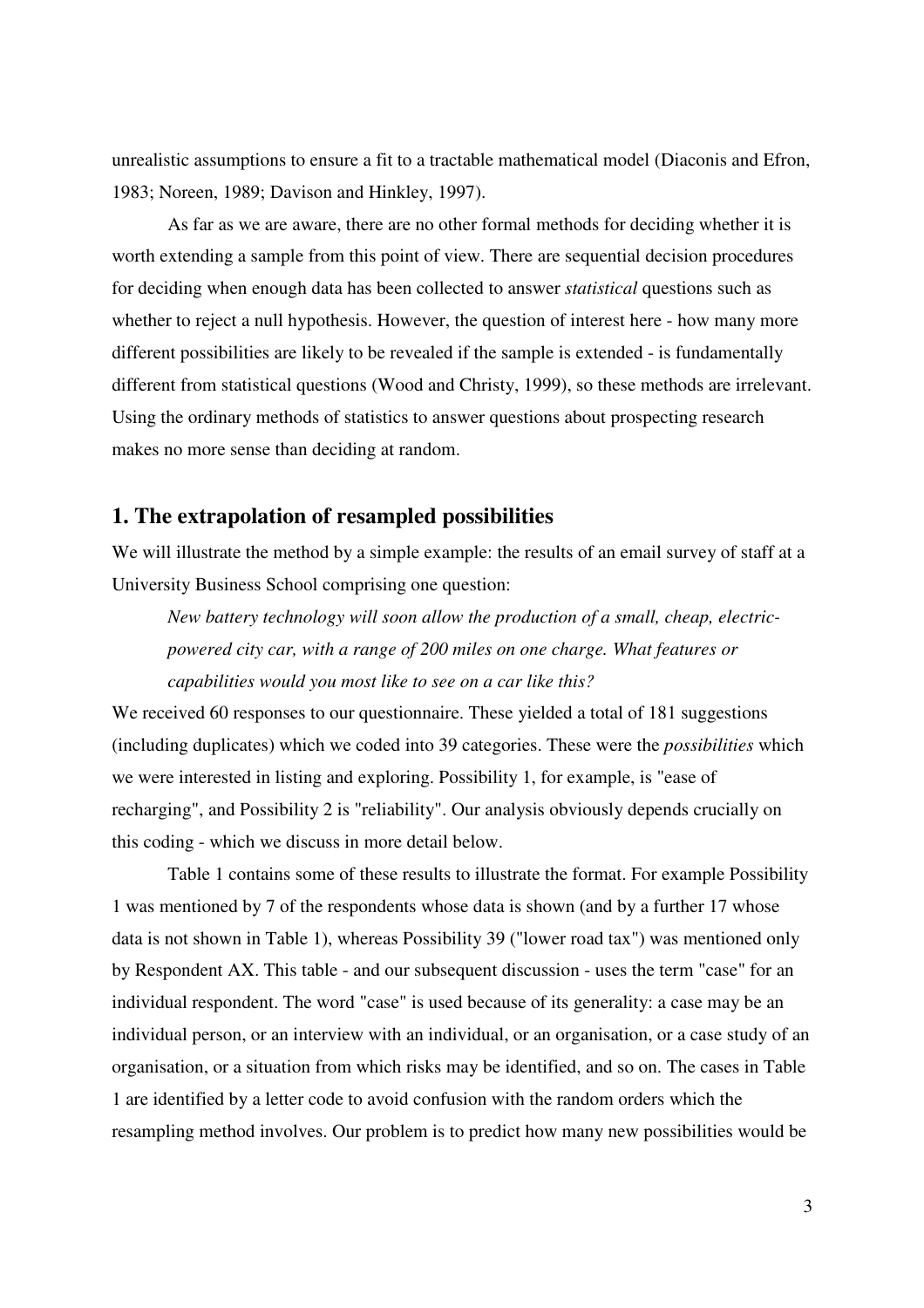revealed by questioning further respondents to yield more cases.

#### TABLE 1 HERE

 The obvious approach to this question is perhaps to set up a probability model (Wood and Christy, 1999). The difficulty with such a model is that it is necessary to make prior assumptions about how many possibilities there are to be found, about how prevalent they are and how they are distributed in the population. Obviously, in practice, we are not likely to have this information: all we can do is estimate the prevalence of the possibilities which we have found - possibility 1, for example, was mentioned by 24/60 or 40% of respondents. We cannot do the same for possibilities which we have not yet found. On the other hand, the data does give rise to some intuitions about how many more possibilities we are likely to find if we questioned another 60 people - we would be unlikely, for example, to find another 100 possibilities using the same questioning strategy which has yielded 39 possibilities from 60 respondents.

 One possible starting point would be to calculate how many new possibilities were revealed by the first respondent, how many by the second and so on. This sequence of numbers could then, in principle, be extrapolated to the 61st and further respondents. In Table 1, Case (respondent) A revealed one possibility (No. 1), Case B revealed three possibilities (Nos. 2, 3, 4), Case C revealed two possibilities (Nos. 5, 6), and Case D revealed two possibilities (Nos. 1, 7). However, Possibility 1 was revealed by Case A, so Case D only reveals one *new* possibility (No. 7). In this way it is easy to calculate the number of new possibilities revealed by each case in the sequence.

 However, the order of the cases in Table 1 is essentially arbitrary. If we want to know the number of new possibilities revealed by the first case to be analysed, by the second, and so on, we should consider the mean over all possible orders of the 60 cases. As there are more than  $8x10^{81}$  such orders this is impractical, but a reasonable approximation can be obtained by taking a random sample of a few thousand of these orders, and using this for the analysis. These reorderings of the original sample are referred to as resamples for obvious reasons.

 We have written a simple program (available on the web from http://www.pbs.port.ac.uk/~woodm/rp.htm ) to do this. This program is designed to allow the user to step through the method in detail if the number resamples is five or less. We will first describe how the program works for a demonstration run with five resamples, and then give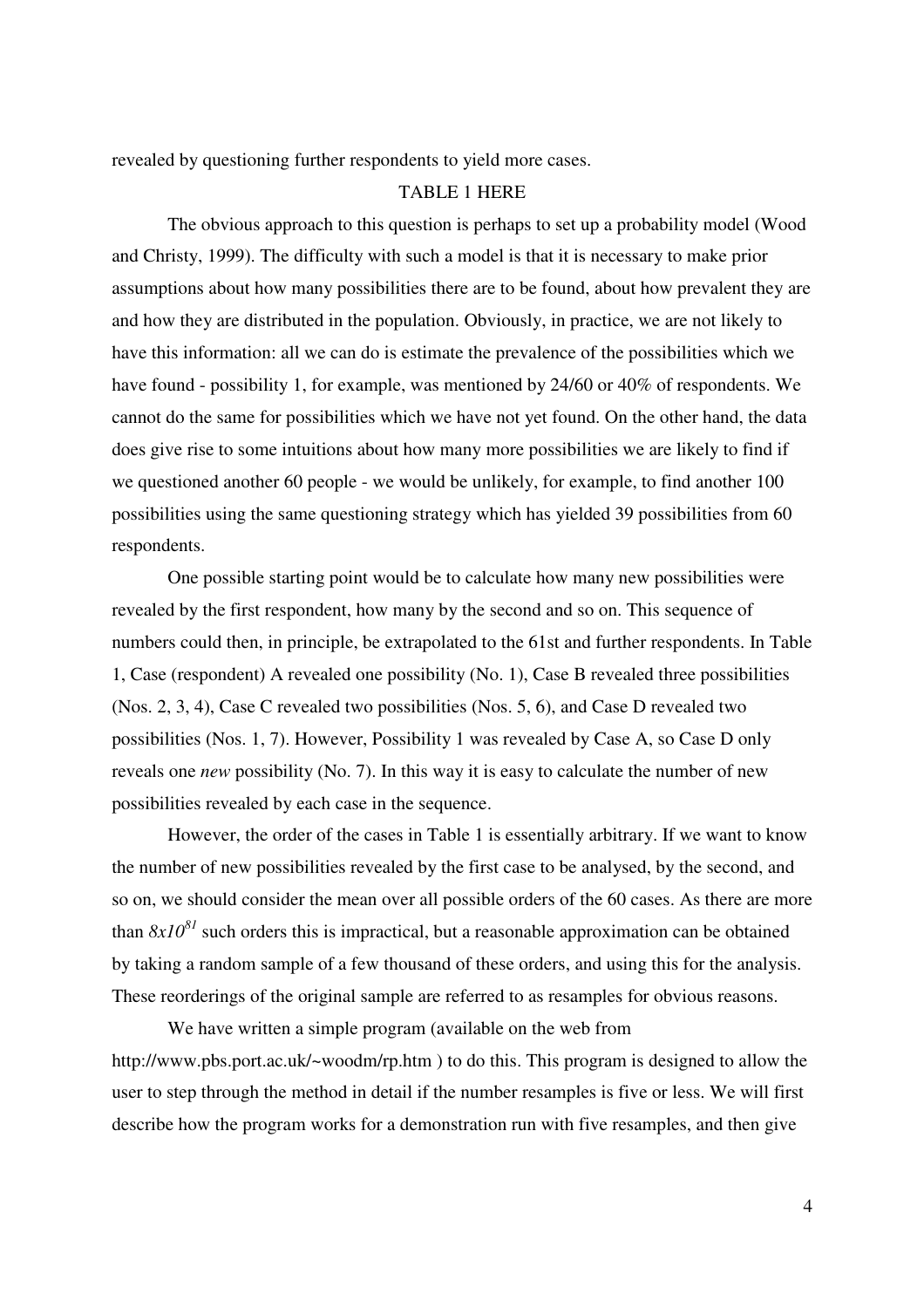the results for 10,000 resamples.

The first resample started:

Case V, Case C, Case AU, Case AO ...

and the number of new possibilities revealed by these cases are (as the reader may verify from Table 1):

1, 2, 1, 3

respectively. The second resample is:

Case C, Case BG, Case AS, Case O ...

and the number of new possibilities revealed are:

2, 1, 4, 3

 Table 2 shows the results from the first four cases, and the 60th, from the five resamples. The final column gives the mean number of new possibilities over the five resamples.

## TABLE 2 HERE

## FIGURE 1 HERE

 Figure 1 shows the corresponding results from 10,000 resamples. The mean number of new possibilities revealed by each case in the sequence declines steadily for the simple reason that later cases are less likely to find new possibilities which have not been revealed by earlier cases.

 The resample results in Figure 1 can obviously only go to the 60th case in the sequence. Beyond that it is necessary to extrapolate the line. The method we used in the diagrams in this paper is explained in the Appendix.

 The extrapolation of the results in Figure 1 enables us to predict the expected (in the statistical sense) number of additional possibilities which would be found by extending the sample: the prediction for the 61st respondent is 0.29, possibilities, for the 100th respondent is 0.19 possibilities, and for the ten respondents, 61, 62 ... 70 the prediction is 2.7.

 The method of extrapolation in the Appendix inevitably incorporates arbitrary assumptions. Any other method would incorporate a different set of arbitrary assumptions. We cannot envisage any method which would have any claim to being correct in all situations. However, it does seem clear that all reasonable methods are likely to give similar results for the next few additional respondents. For example, the very crude method of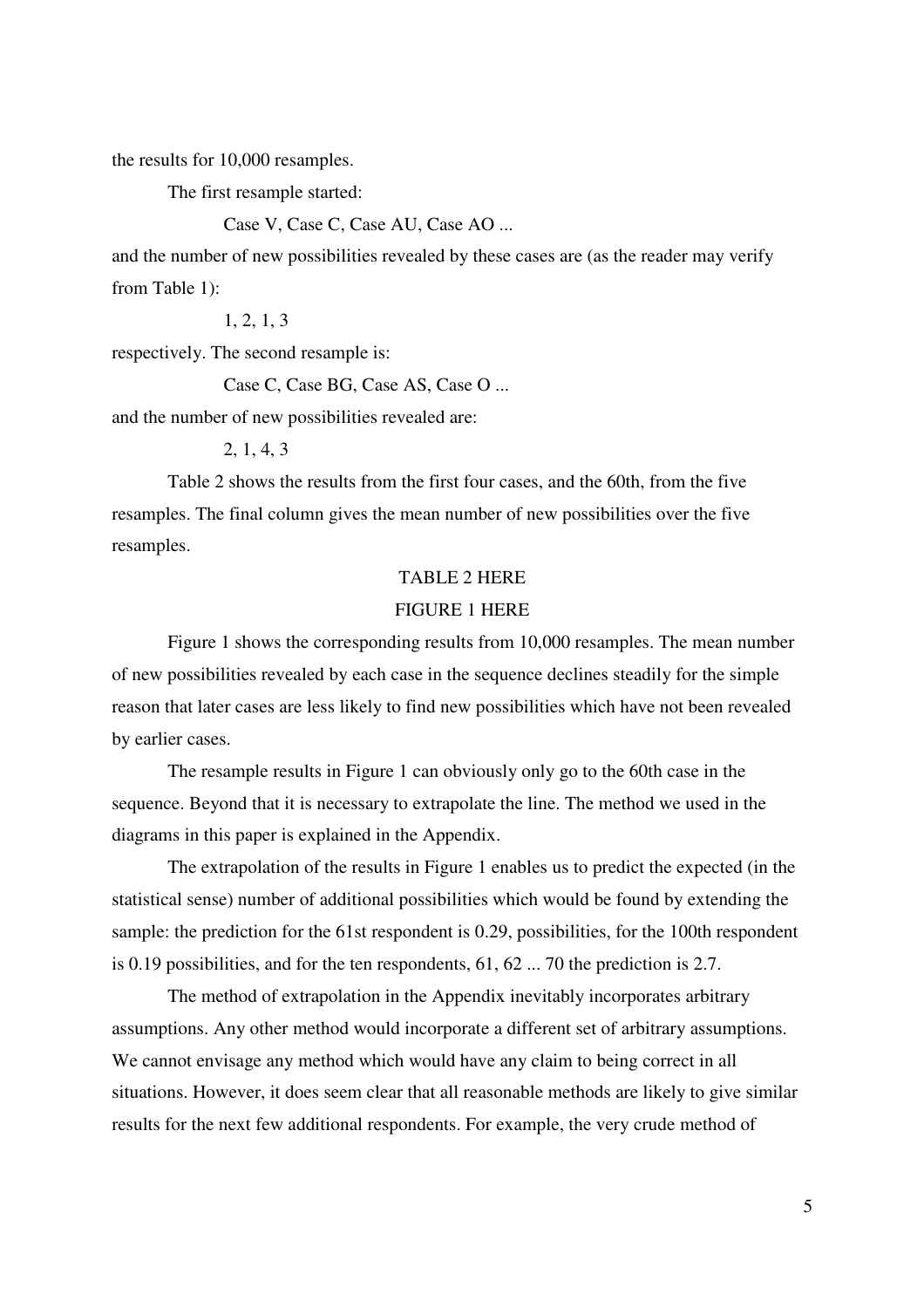extrapolation of assuming that the number of additional possibilities remains unchanged from its value for the 60th respondent gives a prediction for the 61st of 0.291 (the earlier estimate was 0.287), for the 100th of 0.29 again, and for the 61st to the 70th of 2.9. These predictions are all very similar to the earlier ones except the prediction for the 100th respondent. The extrapolation method in the Appendix is likely to be robust for extrapolating a few additional respondents, but not for a large number.

 In practice, we would recommend making predictions about the value of the next few respondents, and then using the ERP again to decide whether it is worth going further. This means that the inevitable inaccuracies in making predictions about large extensions to the sample are not likely to matter in practice.

 Different data sets will yield different prediction patterns. Figure 2 shows the results of applying the resampling process to two contrasting, simulated samples each of 60 cases. The first, "equal probability" sample, is generated from the assumption that there are 10 possibilities to be found, and the probability of each possibility being found in each case is 10%. The second, "varying probability" sample, is also generated from the assumption that there are 10 possibilities, but in this case the first has a chance of 1/2 of being found in each case, the second has a probability of  $1/2<sup>2</sup>$ , and so on to the tenth which has a probability of  $1/2^{10}$  of being revealed by each case. As might be expected the first simulated sample revealed all 10 possibilities, whereas the second revealed only 7 of the 10 - the last, for example, having a probability of less than 0.1% was not found in the sample of 60. The two graphs are of a different shape as might be expected; it is clearly likely to be more useful to extend the second sample than the first. The purpose of the ERP is to help researchers recognise this.

#### FIGURE 2 HERE

# **2. The accuracy of the ERP**

As well as providing a mean number of new possibilities the ERP can also provide an estimate of how variable the number of new possibilities is likely to be. Table 2 shows, for example, that the number of new possibilities revealed by the first case in the sequence varied from 1 to 4, whereas the 60th case varied from 0 to 1. The resampling program provides the frequencies of each number of new possibilities for each case in the sequence, and then works out from this the appropriate percentiles to form confidence intervals. For example, the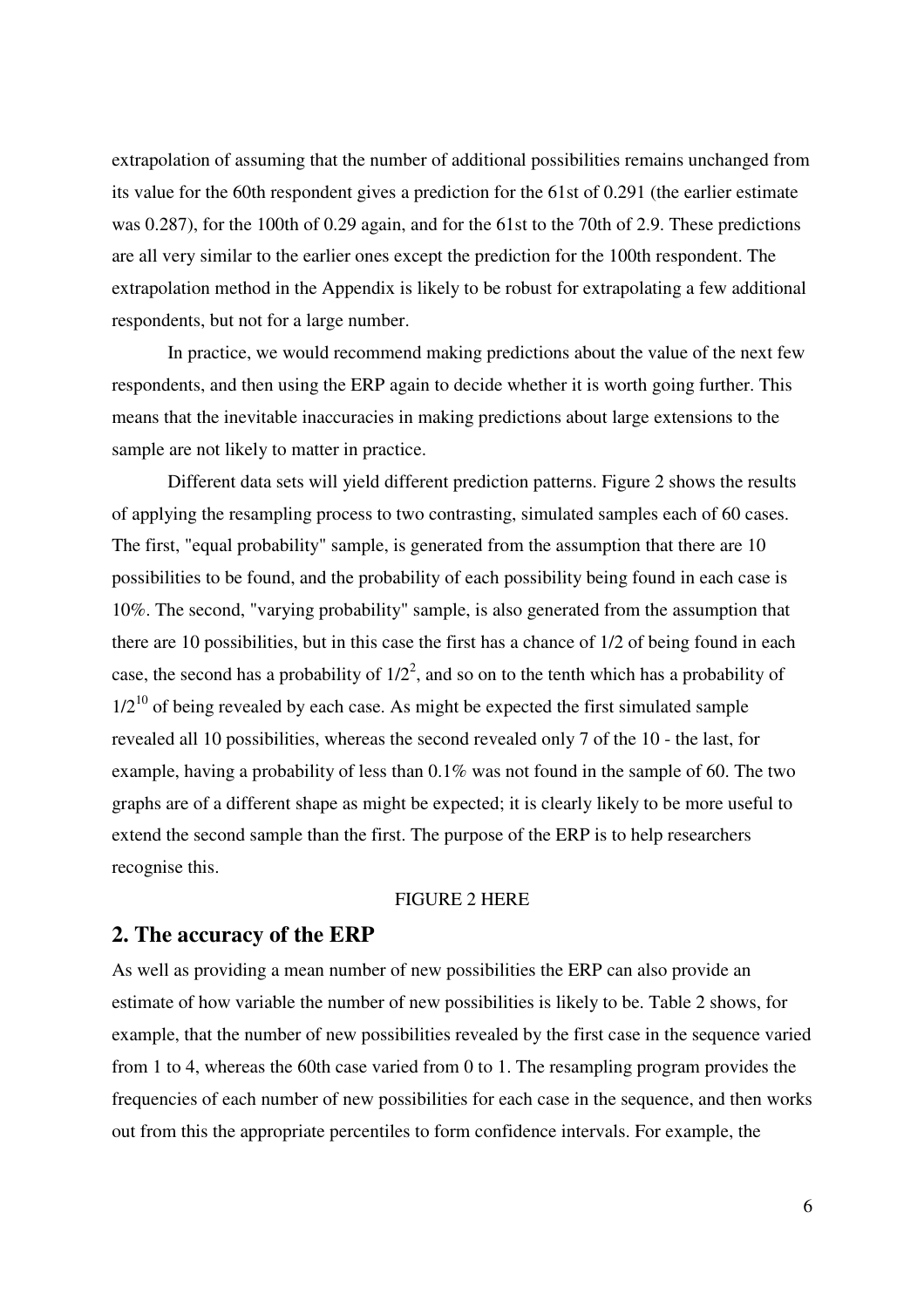frequencies corresponding to the 60th case in the full (10,000 resample) analysis of the data from the car survey were as follows:

0 possibilities occurred 7840 times in 10 000 resamples

1 possibility occurred 1520 times in 10 000 resamples

2 possibilities occurred 488 times in 10 000 resamples

3 possibilities occurred 152 times in 10 000 resamples

The 95% confidence interval derived from this extends from the 2.5 percentile to the 97.5 percentile: ie from 0 to 2 possibilities.

 In practice, confidence intervals for individual cases are of limited value; it is more useful to work in groups of, say, 10 cases. Figure 3 shows resampling results from grouping the cases in 10's, and the corresponding extrapolation line. The resampling results are worked out as before except that the number of new possibilities are combined in groups of 10 cases. This enables the program to estimate confidence intervals for groups of 10 cases. These are then extrapolated in just the same way as the mean (see Appendix). The results shown in Figure 3 give a mean predicted number of possibilities for the group of cases 61-70 of 2.7, with a 95% interval extending from 0 to 6 (rounding off the predictions from the extrapolation line for the confidence interval to the nearest whole number as these percentiles must be whole numbers to be meaningful). The corresponding figures for cases 91-100 are a mean of 2.0, and a 95% confidence interval extending from 0 to 5.

#### FIGURE 3 HERE

 These results need to be treated with some caution. There is no reason to suppose that the estimates of the means will be consistently biased either up or down, but this is not true of the confidence intervals. All the resamples are drawn from data which reveals 39 possibilities. An equivalent group of real samples would include some samples revealing more possibilities and some revealing less. This is likely to make the estimates more varied than those obtained from resampling. This means that we would expect the resampling method to underestimate the width of the confidence intervals - although not necessarily by a large margin.

 This is borne out by some trials in which we took subsamples of 30 from the sample of 60 (at random, of course), and then used the ERP to predict the number of possibilities which would be revealed by the next 10 cases to be sampled. These predictions can then be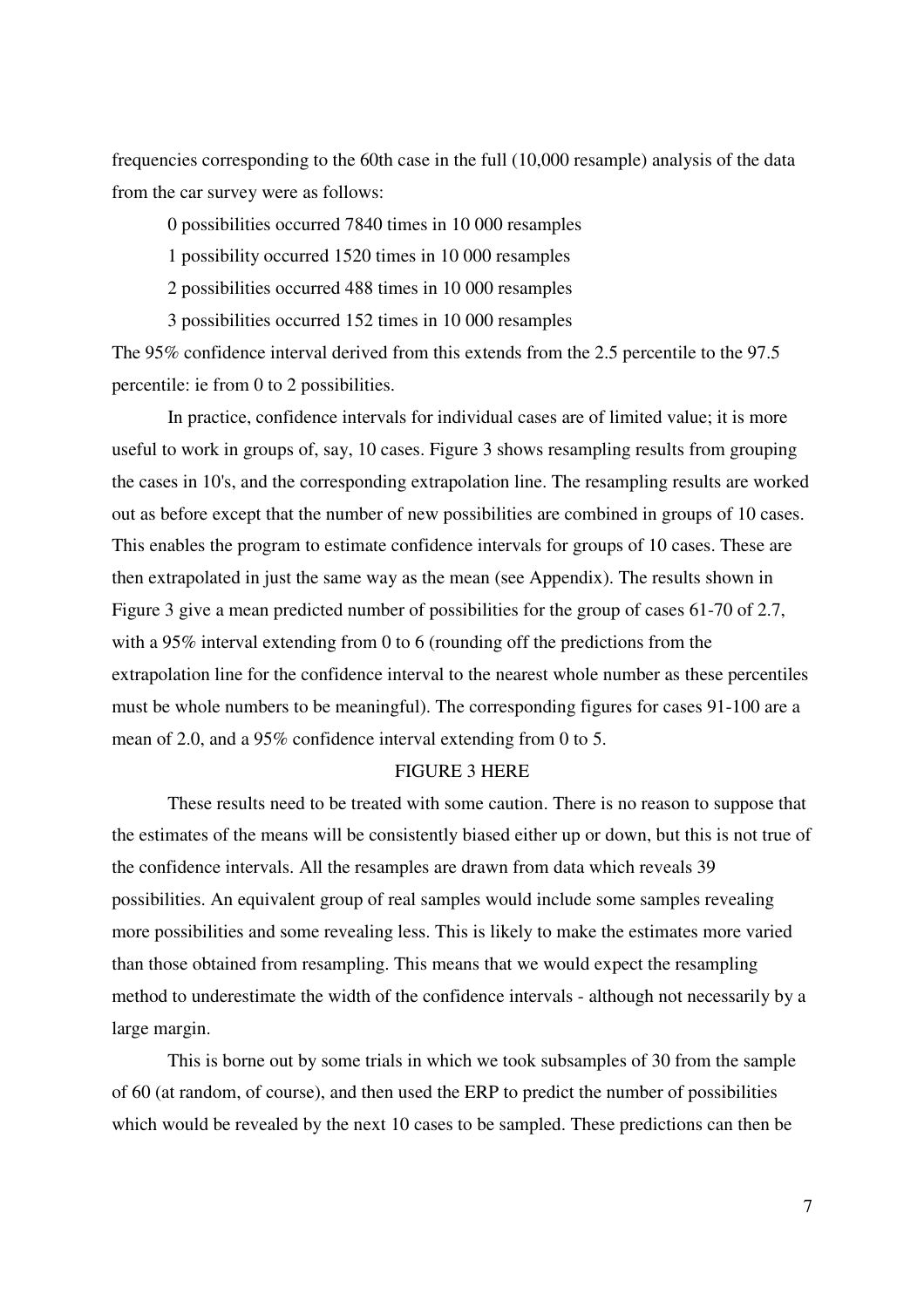compared with the actual data (ie the next 10 cases from the sample of 60). Figure 4 shows one such trial. (The limits of the confidence intervals in this figure are rounded off to the nearest integer to facilitate comparison with the actual results.)

### FIGURE 4 HERE

 The results of 10 similar trials are shown in Table 3. The mean of the predictions is very similar to the mean of the actuals (3.4 and 3.5 respectively) The 50% confidence intervals include the actual value on 40% of the trials, but the 95% intervals only score a 70% success rate.

### TABLE 3 HERE

### **3. Underlying assumptions**

There are three assumptions underlying the ERP. The first is that all members of the sample, and of the potential extended sample, are, from an *a priori* perspective, equally promising for providing information. This is the rationale behind the resampling method of shuffling the order, and also of extrapolating the pattern found in the existing sample to other cases which have not yet been sampled.

 This assumption might not hold in practice. If the sampling method is a purposive one, with the most interesting cases being sampled first, then the early cases in the sequences may be more informative than the later ones for this reason alone. Similarly, if the members of the sample are self-selected there may be a tendency for sample members to have more to say than those not yet chosen. In either case, it does not make sense to shuffle the order of the cases. On the other hand, if the selection, and ordering, of the sample is random, or based on criteria independent of the likely information derived from each case, then the ERP is justified from this point of view. Even if this condition is not met exactly, it may well be judged close enough for the ERP to be useful.

 The second assumption on which the ERP depends is that the information revealed by a case can be coded into discrete possibilities, which are either revealed, or not revealed, but never partially revealed.

 This means using a coding scheme at the right level of detail for the purposes of the research. For example, "ease of recharging" and "time taken to recharge" would be given the same code if the researchers were merely interested in the possibility that recharging may be perceived as a problem: from this point of view nothing new - which is of interest - would be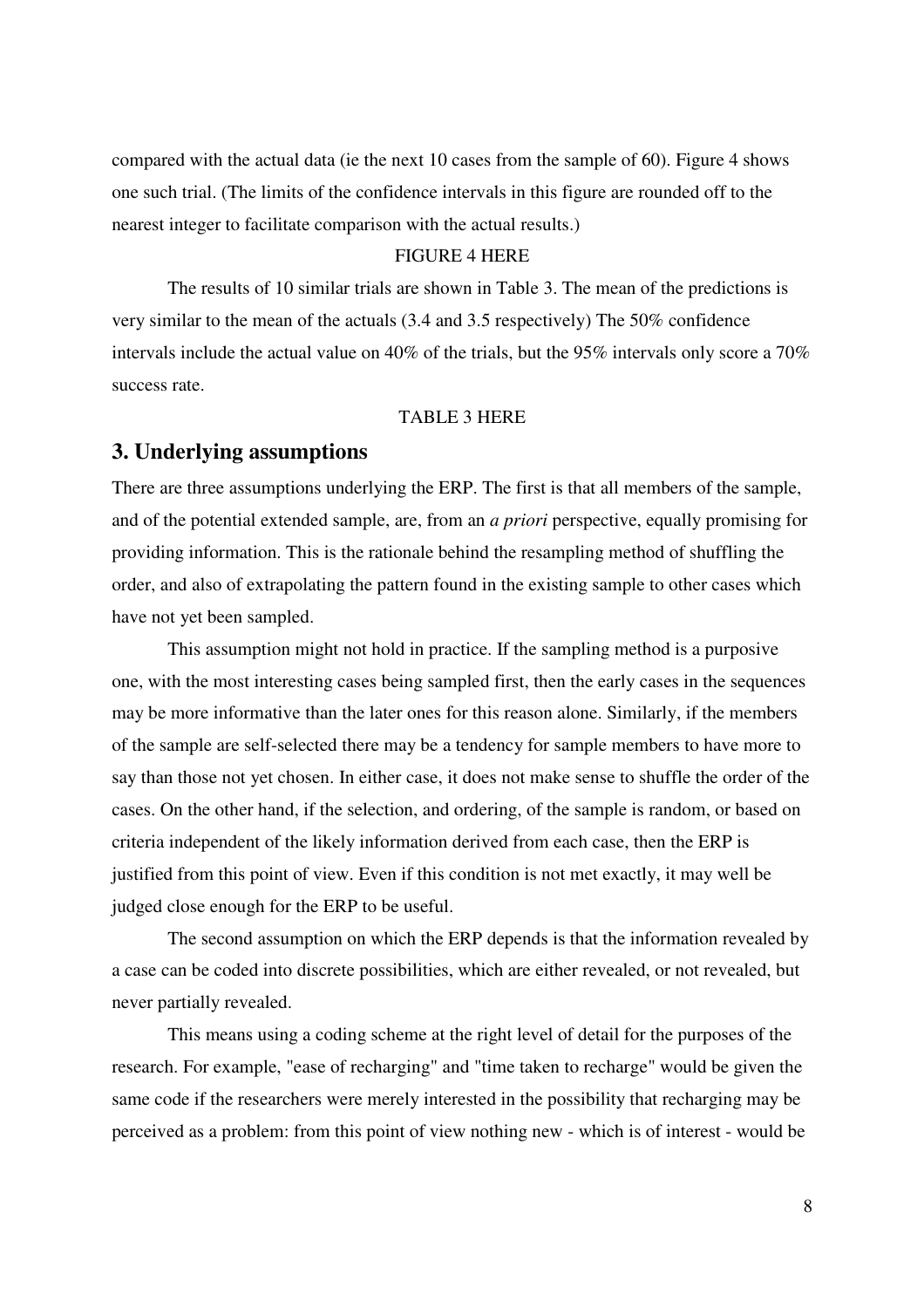learned by distinguishing between these two possibilities. On the other hand, if the researchers are also interested in the different ways in which recharging may be problematic, then it would be appropriate to give them different codes. The coding scheme depends on the interests of the researchers: researchers interested in the recharging problem would obviously need a different coding scheme from researchers interested in the accessories potential customers are interesting in having. A particular coding scheme is likely to ignore some details deemed of little importance to the research: for example our coding scheme ignored the suggestion of "fold-up peddles" (sic) because this is not relevant to the car we have in mind. On the other hand, this suggestion might be very relevant to a researcher with a broader idea of the possibilities.

 The fact that the coding scheme has to reflect the research aims means that the scheme produced for a given analysis is likely to depend on the perspective of the people who designed the research. There is an inevitable subjectivity in the design of *any* coding scheme (just as there is in the formulation of research objectives). This means that it is important for all members of the research team to be involved in the process of defining the codes, so that they will all share the same idea of what constitutes a single interesting possibility.

 Having defined the coding scheme, we can then ask about the reliability with which it is applied. The important issue here is whether different judges will identify the same possibilities in each case. We gave the emails on which Table 1 is based, reordered at random, to another judge, not involved in the formulation of the coding scheme. This judge was asked to use the coding scheme - each possibility being defined by a phrase such as "ease of recharging" - to produce another version of the "data" in Table 1. There was agreement between this judge and the original coder for 63% of the cases: 38 of the 60 rows of data were identical to the corresponding rows in Table 1. This is quite a stringent test as agreement requires agreement on the presence or absence of all 39 possibilities. (An alternative measure - the proportion of individual entries which agree in the two matrices, which was 96%, is misleading because of the large proportion of entries which are 0.)

An agreement rate of 63% may seem low, but we are not, of course, interested in particular possibilities identified, but in estimating how many new possibilities we are likely to uncover by extending the sample. A key result for this extrapolation is the average number of new possibilities revealed by the 60th case in the resample. This was *0.291* in the original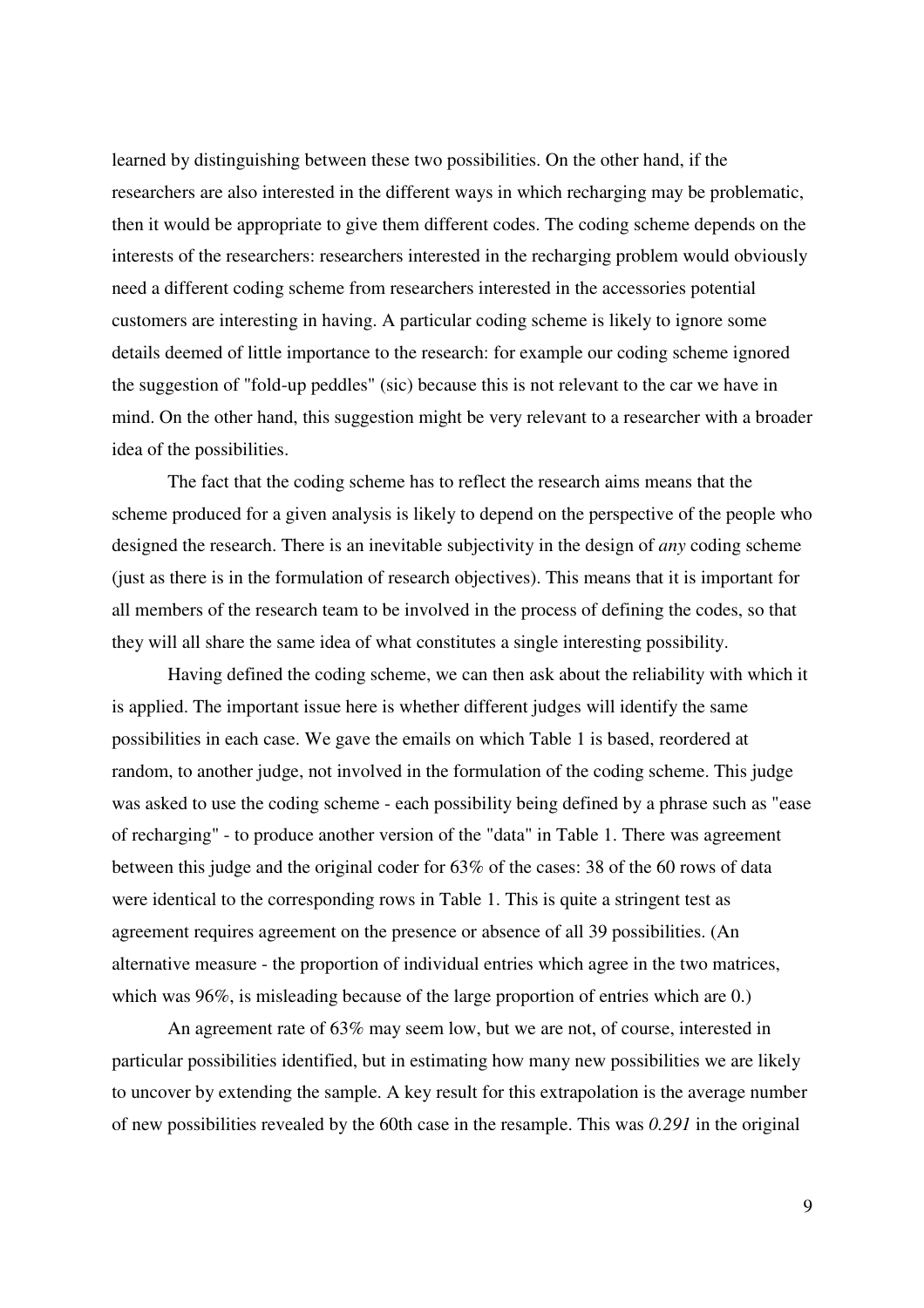data set (see Figure 1); running the new data set through the resampling program gives a new value of *0.297*, which suggests that the unreliability in the coding scheme has very little impact (2%) on the final result. There is no guarantee that this would always be true, but it would always be possible to check in this way.

 The third assumption underlying the ERP is that the value of the information provided by each possibility is similar to that provided by the other possibilities, so that a simple count of new possibilities revealed is a reasonable metric. To some extent, this can be achieved by defining a suitable coding scheme, but if some possibilities are substantially more informative than others, a simple count may not give a meaningful measure of the amount of new information revealed.

 The ERP could easily be adapted to deal with this. The procedure would be to define a (rough) unit of value (in terms of money, time, etc: obviously depending on the objectives of the research), and then treat each possibility as comprising a number of such units. For example, "ease of recharging" might be regarded as, say 1 unit, and the next possibility as 2 units. In practice, it may be very difficult to estimate the value of information about each possibility before it has been thoroughly investigated, and agreement between different judges would probably be more difficult to achieve, so valuing possibilities in this way may not be feasible in many contexts. However, when it is possible, it would mean that the final result - the value of extending the sample - would be expressed in more useful units.

 The extent to which these three assumptions are met in any given study, and so the extent to which the ERP will give useful results, are inevitably a matter of judgment. Just as with standard statistical tests, whose conditions are seldom met exactly, the ERP may provide a useful guide even when the assumptions are only approximately true.

 Prospecting research can also be viewed in terms of learning. From this point of view, the ERP models the amount of new information gleaned as a sample is extended. This is a similar concept to the familiar "learning curve" concept in training (Bass and Vaughan, 1966). While there certainly are some parallels, we would highlight one important distinction between the two ideas. In some types of learning curve, the acquisition of some learning in the early stages has the effect of facilitating the acquisition of further learning, which will accelerate the learning. In the search for possibilities, we assume that there is no such interrelationship between discovered possibilities: an awareness of the nature of the first, say,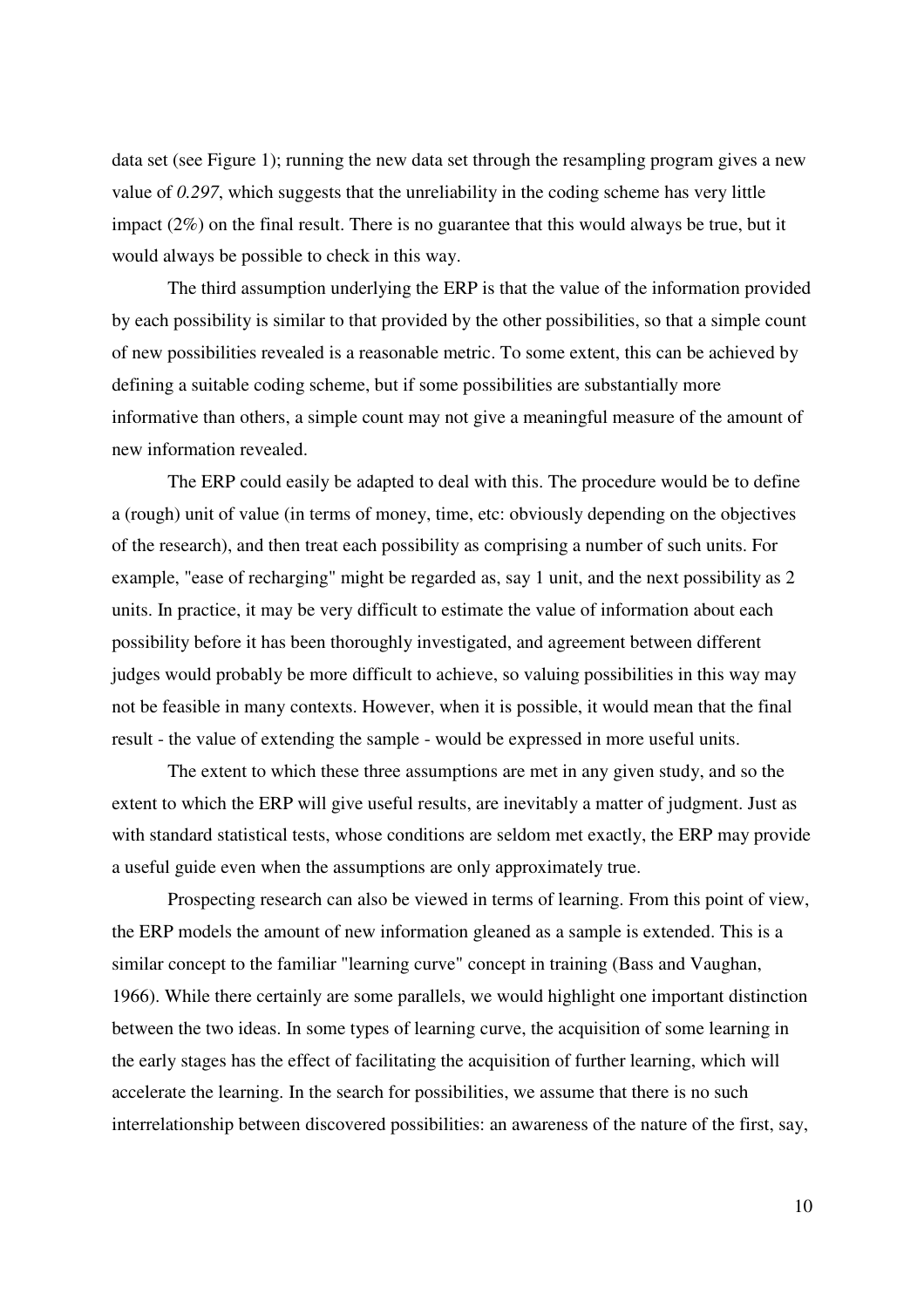five possibilities does not make it easier to discover the next five. In the later stages of the process, however, the two ideas may be more similar. In prospecting research, the rate of discovery of new possibilities will eventually decline as more and more of them become known to the researcher. This is essentially similar to the declining rate of learning that would be experienced by a student on, say, a foreign language course at a particular level: beyond a certain point, the course ceases to offer anything new to that student.

# **4. Conclusions: the practical value of the ERP**

The method proposed here is essentially a formalisation of intuitions about when a search for more data should be abandoned. Any sensible fieldworker reduces their efforts to gather new information as the rate at which new information is found falls. Eventually this rate is reduced to the level at which it does not seem worthwhile continuing the search.

 Our method is simply a way of quantifying this intuitive process. To take a very crude example to illustrate how the results can be used, suppose that the data summarised in Table 1 represented some more expensive research in which each case cost \$200 to research. Suppose further, that the estimated average value of each new possibility revealed were \$2,000. This value would incorporate client satisfaction and other relevant factors. It would clearly be difficult to estimate, but any rational approach to the problem of deciding when to stop has to incorporate some valuation of the information gained from the research, even if only on an informal basis. Then, using the results derived above, the estimated expected value of the information revealed by the 61st case would be \$580 (0.29 x \$2,000), and by taking another 10 cases, it would be \$5,400 (2.7 x \$2,000). The costs are \$200 for the one extra case, and \$2,000 for the ten extra cases, so on the basis of expected net payoff, the further sampling is justified. The sample is obviously worth extending until the value of the new possibilities revealed by extending the sample has dropped to the cost of extending the sample: this happens when the sample size reaches 197 (although obviously the precision of this result should not be taken seriously).

 On the other hand, the confidence interval analysis indicates that extending the sample would be risky: the 95% interval for the value of the information revealed by the next 10 cases extends from 0 to \$120,000.

This is the sort of calculation which would normally be undertaken intuitively. The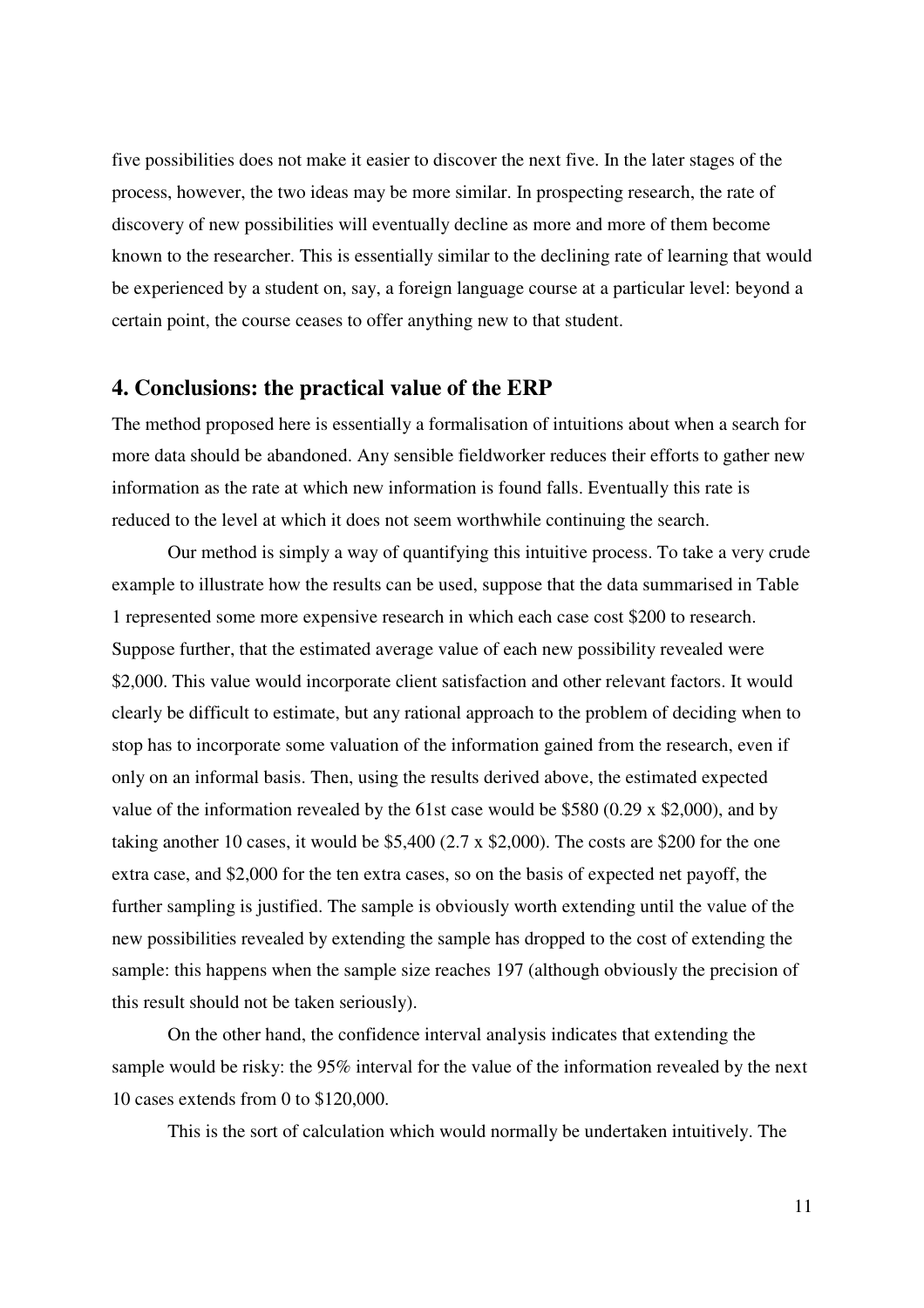costs are likely to be predictable, but the benefits much less so.

 Deciding how far a survey should be extended is a fairly common problem. For example, one of the authors, when working for a major management consulting firm, had the task of carrying out executive interviews with senior managers of European organisations for the exploratory phase of a large project. As might be expected, the first few interviews were very useful in building up understanding. As a result of this, however, new insights and perspectives began to appear less frequently as the interview programme progressed, raising the question of when data collection for this phase of the work should be regarded as provisionally complete. From the point of view of both client and consultant, the question was not trivial – each further interview was likely to involve substantial air travel and other costs, together with the consultant's fee for the time spent. The incremental cost per interview would be very likely to exceed \$2,000, a sum that would become unjustifiable if little or no new understanding was gained. The obvious question is that of deciding when the likely value of the next interview means that it is worth stopping. This question was answered informally at the time; this paper has proposed a formal approach.

 This is just one example. Besides its applications in marketing, the ERP is potentially relevant to almost *any* field of empirical research: eg risk management, general management, education, biology and academic literature searches, but these are obviously a haphazard selection from an almost infinite list.

 The ERP is useful for deciding whether it is worthwhile to extend a sample. It cannot, however, be used before any data has been collected. The method based on probabilities described in Christy and Wood (1999) can be used to derive some initial plans regarding sample size. For example, in the introductory section above we explained how, starting from assumptions which would be difficult to justify rigorously, this method produced a recommendation for a sample of 70. The ERP can then be used to decide whether it is worth extending this sample, and, indeed, whether it is worth stopping short of the sample of 70.

 The assumption on which the figure of 70 was based is that there are 50 possibilities each of which occur in 10% of the population. (Table 1 in Christy and Wood, 1999, shows that this sample is actually sufficient for 81 possibilities - this being the smallest number greater than 50 shown in the appropriate column of the table.) This is a prior probability distribution in the sense that it is formulated without reference to any data, which prompts the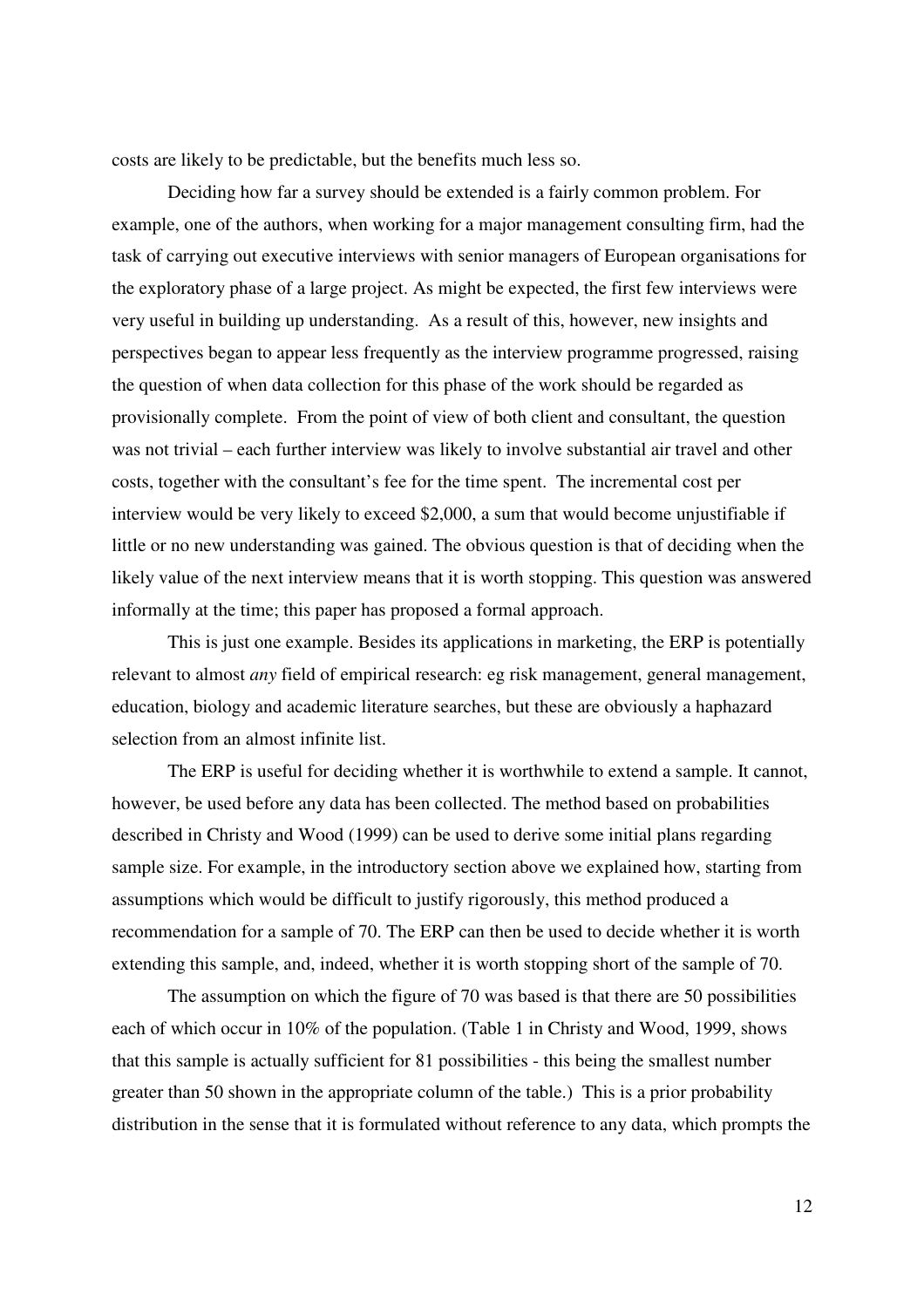question of whether we can use our sample of data to update it by means of Bayes theorem, as an alternative to using the ERP. However, this is not feasible because the possibilities in which we are interested are those we have not yet found, so we have no data on their prevalence, and Bayes theorem could only give trivial results. The ERP is the only realistic approach.

### **Appendix: Method used for extrapolating resample results**

Wood and Christy (1999) suggest two possible algebraic formulae for making extrapolations. One of the these fitted the resample results in that paper, and also those in the present paper more closely, so we used this equation:

$$
V_n = V_1 / \{1 + (n-1)b\}
$$
 (1)

where *n* is the case sequence number,  $V_n$  is the corresponding result from the resample distribution (mean or percentile), and *V1* and *b* are parameters which are chosen to make the curve fit the data as closely as possible. The conventional method of doing this is the "least squares" criterion; this, however gives results which are not quite intuitively reasonable (see Figure 1 in Wood and Christy, 1999). The difficulty is that the later points in the sequence need to carry more weight in estimating the parameters. This can be achieved by giving the last point a weight of *1*, the one before a weight of *c*, the one before that a weight of  $c^2$ , and so on. We decided to choose a value of *c* which meant that the last 5 points had half of the total weight. (In fact, our experiments suggested that the exact value of *c* had little effect on the results.) This implies that  $c = 0.87$  because

*1* + *c* +  $c^2$  +  $c^3$  +  $c^4$  is approximately equal to  $c^5$  + ... +  $c^{59}$ 

We then entered some provisional values for the two parameters,  $V_I$  and  $b$ , on a spreadsheet, calculated the discrepancy between the points based on the resampling and the extrapolations (using Equation 2) for each value of *n*, squared each of these discrepancies, multiplied each by the appropriate weight, and summed the column to find the total weighted square discrepancy. The Optimiser Tool on the spreadsheet Quattro Pro (Solver on Excel would doubtless have given similar results) was then used to find the values of the two parameters which resulted in the minimum value of this total weighted squared discrepancy. The extrapolation equation used in the figures was Equation 2 with these values of *V1* and *b*.

Exactly the same method is used for extrapolating resample results from groups of 10,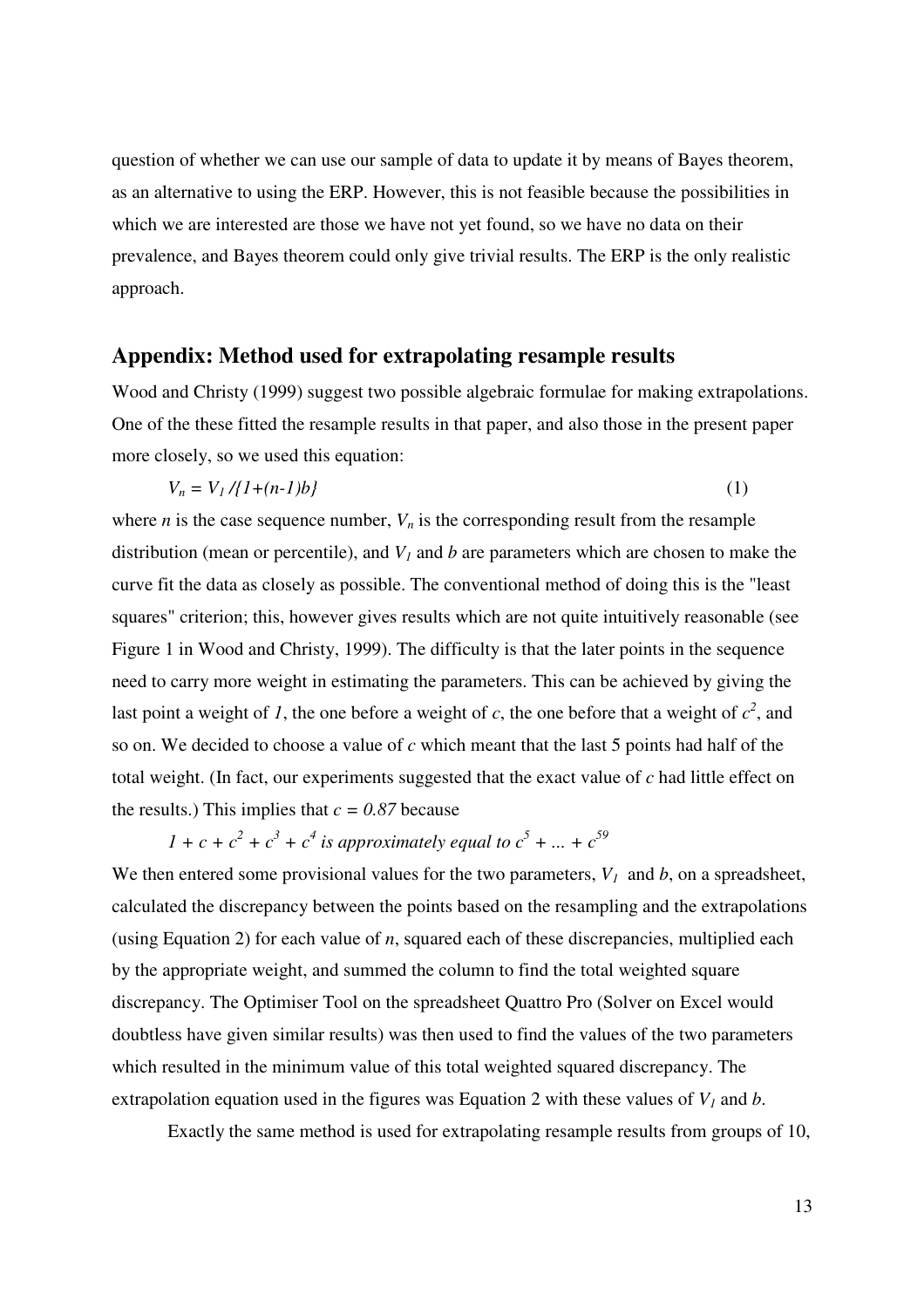except that *c* is taken to be  $0.87^{10} = 0.25$  since each group spans 10 individual cases.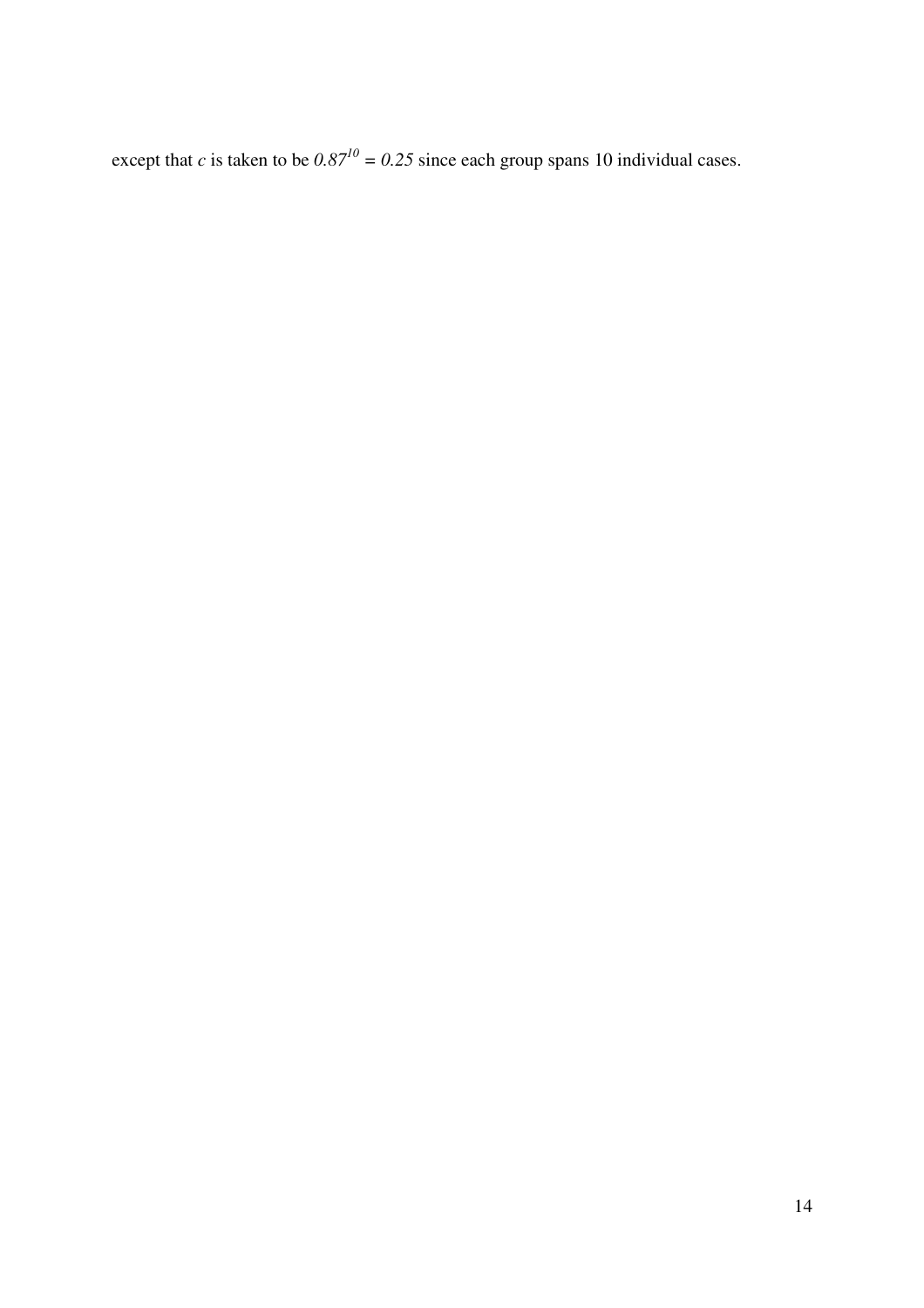# **References**

 Bass, B. M., & Vaughan, J. A. (1966). Training in industry: the management of learning. London: Tavistock Publications Ltd.

 Christy, R., & Wood, M. (1999). Researching possibilities in marketing. Qualitative Market Research, 2, 3, 189-196.

Davison, A. C., & Hinkley, D. V. (1997). Bootstrap methods and their application. Cambridge: CUP.

 Diaconis, P., & Efron, B. (1983, May). Computer intensive methods in statistics. Scientific American, 248, 96-108.

 Noreen, E. W. (1989). Computer intensive methods for testing hypotheses. Chichester: Wiley.

 Wood, M., & Christy, R. (1999). Sampling for possibilities. Quality & Quantity, 33, 185-202.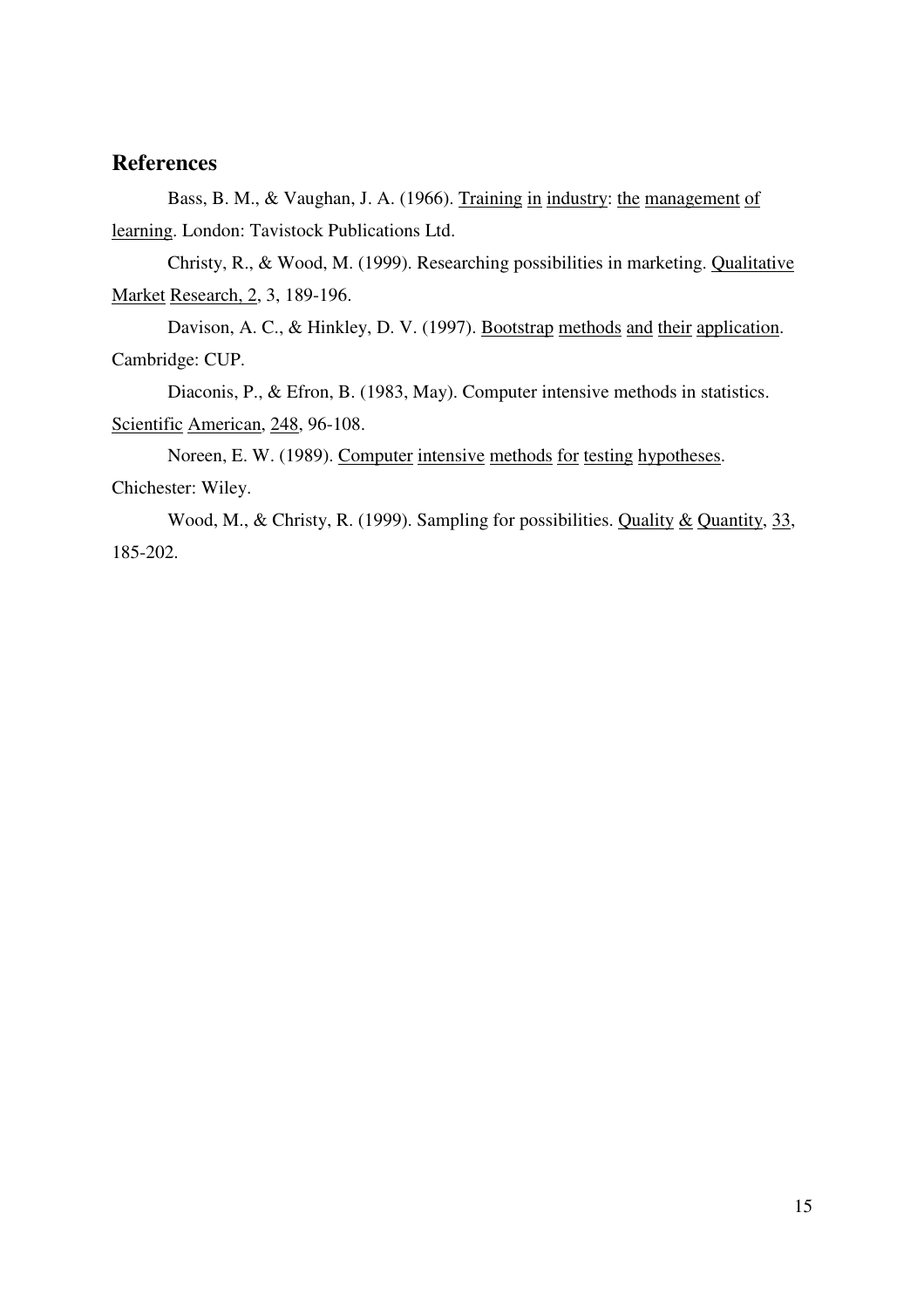| Table 1: Some of the data from the car survey |  |  |  |  |  |  |
|-----------------------------------------------|--|--|--|--|--|--|
|-----------------------------------------------|--|--|--|--|--|--|

| CASE                    | POSSIBILITY            |                          |                          |                          |  |  |  |
|-------------------------|------------------------|--------------------------|--------------------------|--------------------------|--|--|--|
|                         |                        | 10                       | 20                       | 30                       |  |  |  |
| Α                       | 100000000              | 0000000000               | 0000000000               | 0000000000               |  |  |  |
| B                       | 011100000              | 0000000000               | 0000000000               | 0000000000               |  |  |  |
| $\mathsf{C}$            | 000011000              | 0000000000               | 0000000000               | 0000000000               |  |  |  |
| D                       | 100000100              | 0000000000               | 0000000000               | 0000000000               |  |  |  |
| Ε                       | 000000011              | 0000000000               | 0000000000               | 0000000000               |  |  |  |
| $\overline{\mathrm{F}}$ | 001000000              | 0000000000               | 0000000000               | 0000000000               |  |  |  |
| G                       | 100000010              | 0000000000               | 0000000000               | 0000000000               |  |  |  |
| $\bigcirc$              | 101100100              | 0100000100               | 0000000000               | 0000000000               |  |  |  |
| $\overline{V}$          | 100000000              | 0000000000               | 0000000000               | 0000000000               |  |  |  |
| A0                      | 111000000              | 0000100000               | 0000000000               | 0000000000               |  |  |  |
| AS                      | 001110000              | 0110000000               | 0000000000               | 0000000000               |  |  |  |
| AU                      | 100000100              | 0000000000               | 0000000000               | 0000000000               |  |  |  |
| AX                      | 000010000              | 0000000000               | 0000000000               | 0000000011               |  |  |  |
| BG<br>BH                | 000000010<br>000000000 | 0000000000<br>0000000000 | 0000000000<br>0000100000 | 0000000000<br>0000000000 |  |  |  |

The cases are individual respondents. 1 indicates that the respondent mentioned the possibility, and 0 indicates that the possibility was not mentioned by the respondent. This table only shows selected cases - including those mentioned in the text.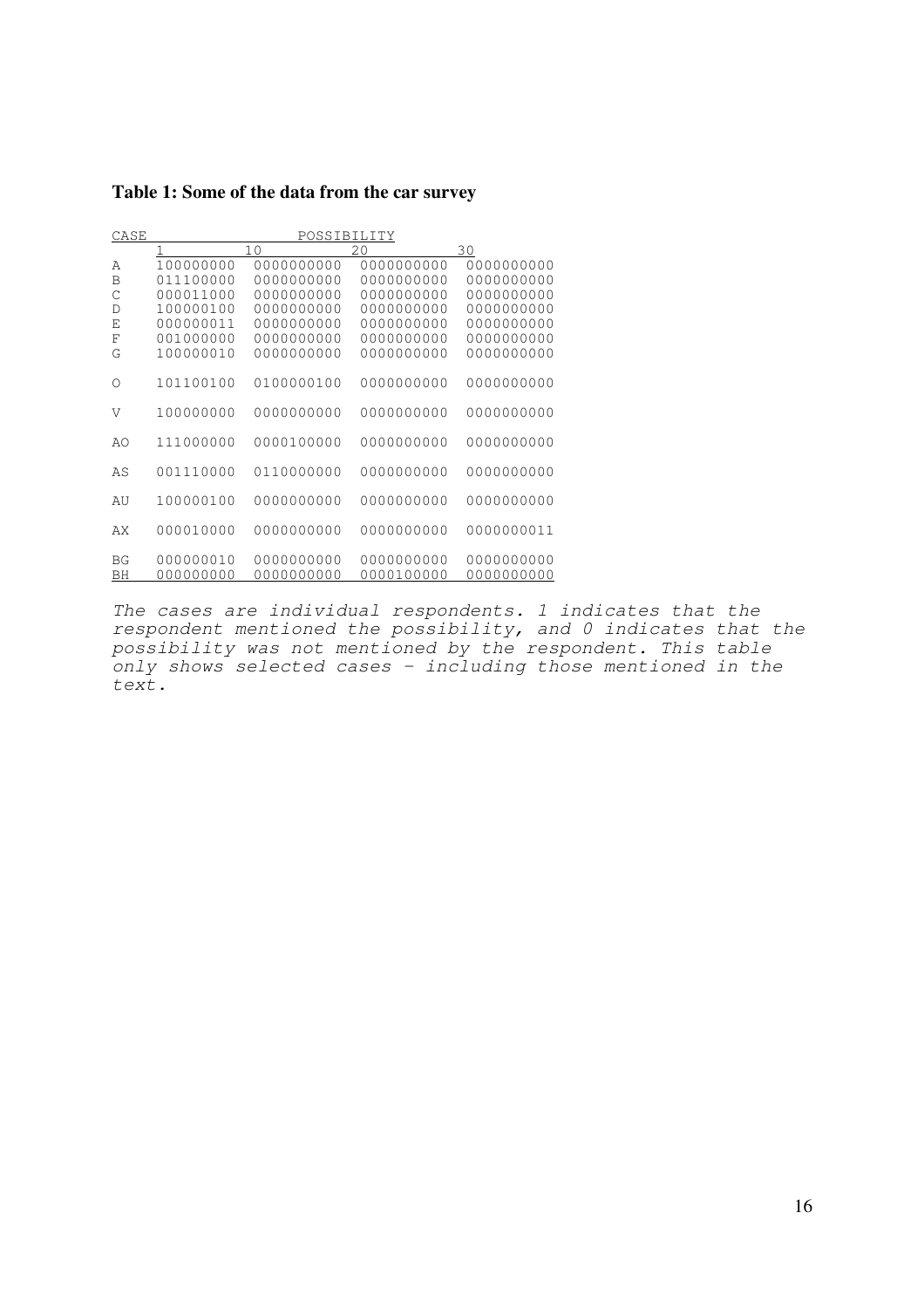|                   | Resample       |                |                |                |          |      |
|-------------------|----------------|----------------|----------------|----------------|----------|------|
|                   | $\overline{l}$ | $\overline{2}$ | $\mathfrak{Z}$ | $\overline{4}$ | 5        | Mean |
| <b>First Case</b> | $\mathbf{1}$   | $\overline{2}$ | $\overline{4}$ | 2              | 3        | 2.4  |
| Second Case       | $\overline{2}$ | $\mathbf{1}$   | $\mathbf{1}$   | 2              | 1        | 1.4  |
| Third Case        | $\mathbf{1}$   | $\overline{4}$ | 2              | 3              | 3        | 2.6  |
| Fourth Case       | 3              | 3              | $\theta$       | $\overline{2}$ | 1        | 1.8  |
|                   | $\cdots$       | $\cdots$       | $\cdots$       | $\cdots$       | $\cdots$ |      |
| 60th Case         | $\overline{0}$ | 1              | $\theta$       | 1              | 1        | 0.6  |

**Table 2: New possibilities revealed in five resamples**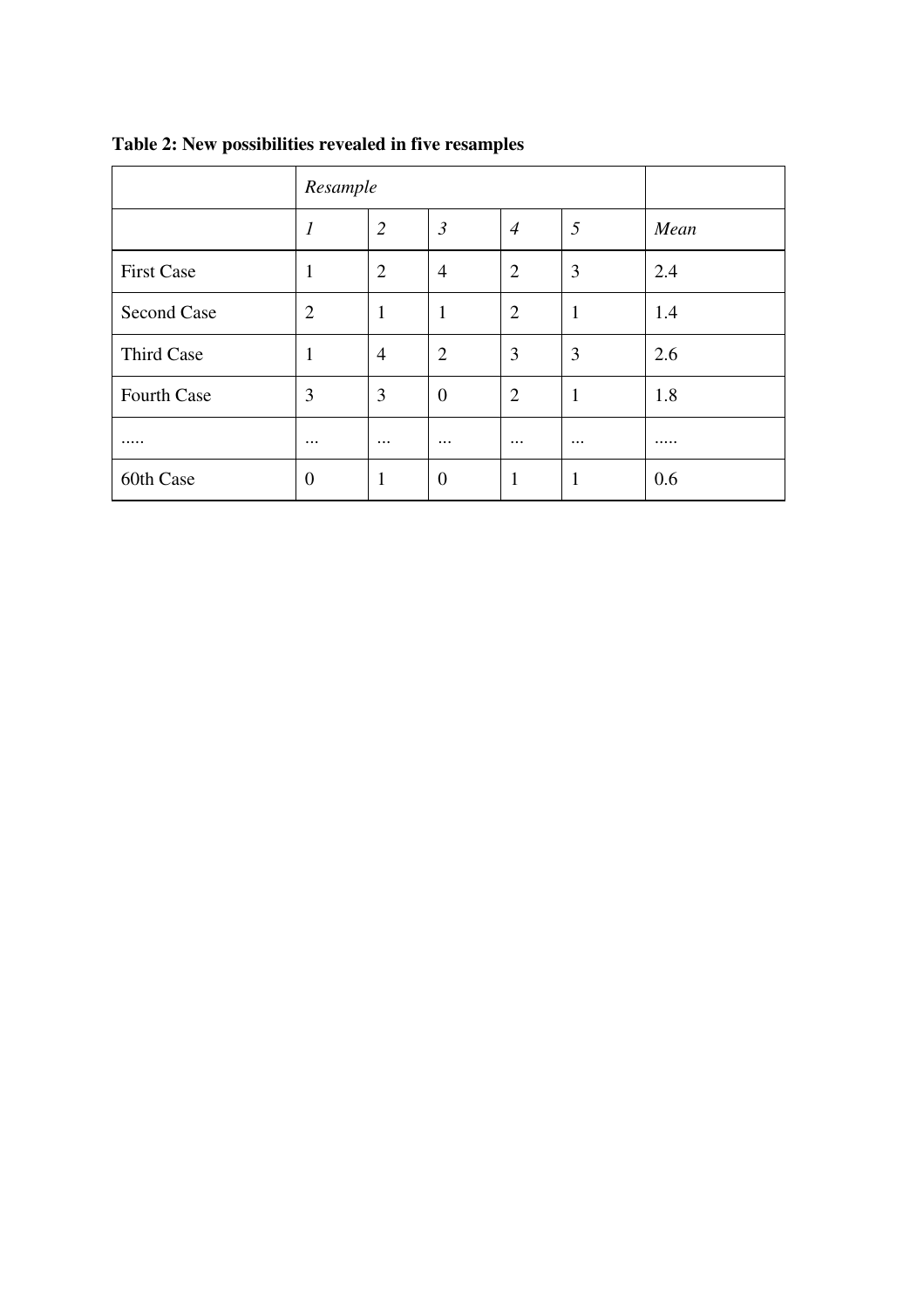*Trial Predicted mean 95% conf interval 50% conf interval Actual number Actual in 95% int? Actual in 50% int?* 1 2.6  $0 - 6$  2 - 4 4 yes yes 2 | 2.5 |  $0 - 6$  | 1 - 4 | 3 | yes | yes 3  $3.7$   $1 - 8$   $2 - 5$   $3$   $yes$  yes 4 | 4.6 | 1 - 10 | 3 - 6 | 2 | yes | no 5 2.9 1 - 5 2 - 4 3 yes yes 6  $\vert 5.0 \vert 1 - 11 \vert 3 - 7 \vert 1 \vert$  yes no  $7$  | 2.6 | 1 - 6 | 2 - 4 | 7 | no | no 8 | 3.1 | 1 - 7 | 2 - 4 | 6 | yes | no 9  $|4.8|$   $|1-9|$   $|3-6|$   $|0|$  no  $|10|$ 10 | 2.4 | 1 - 5 | 1 - 3 | 6 | no | no Means 3.4 1 3.5 70% 40%

**Table 3: Predicted and actual numbers of new possibilities found in Cases 31-40 (predictions based on sub-samples of 30)**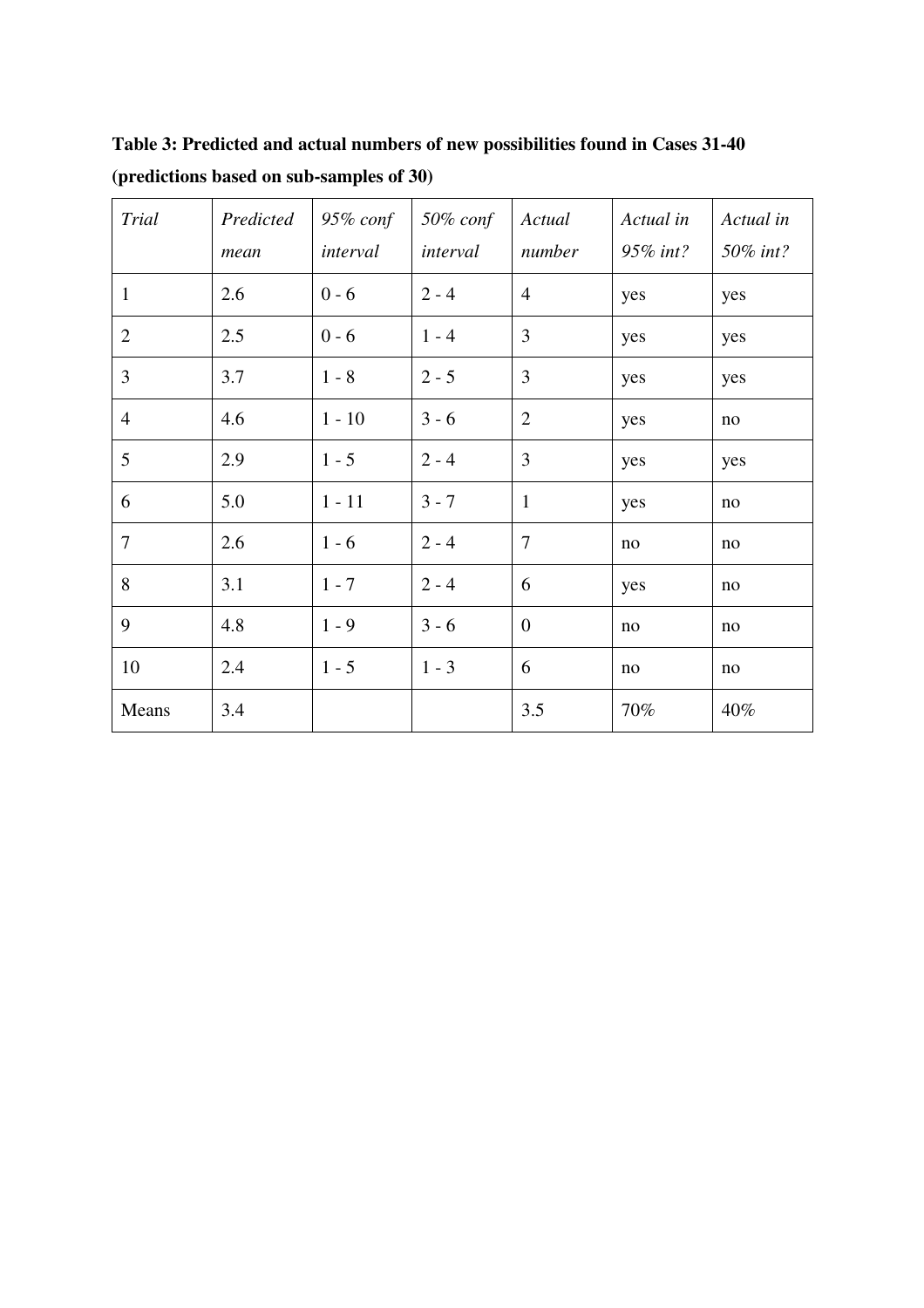**Figure 1: Mean number of new possibilities**

- **Figure 2: Mean number of new possibilities two sets of simulated data**
- **Figure 3: Number of new possibilities in groups of 10 cases**
- **Figure 4: Number of new possibilities in groups of 10 cases predictions from a sample**
- **of 30 compared with actuals**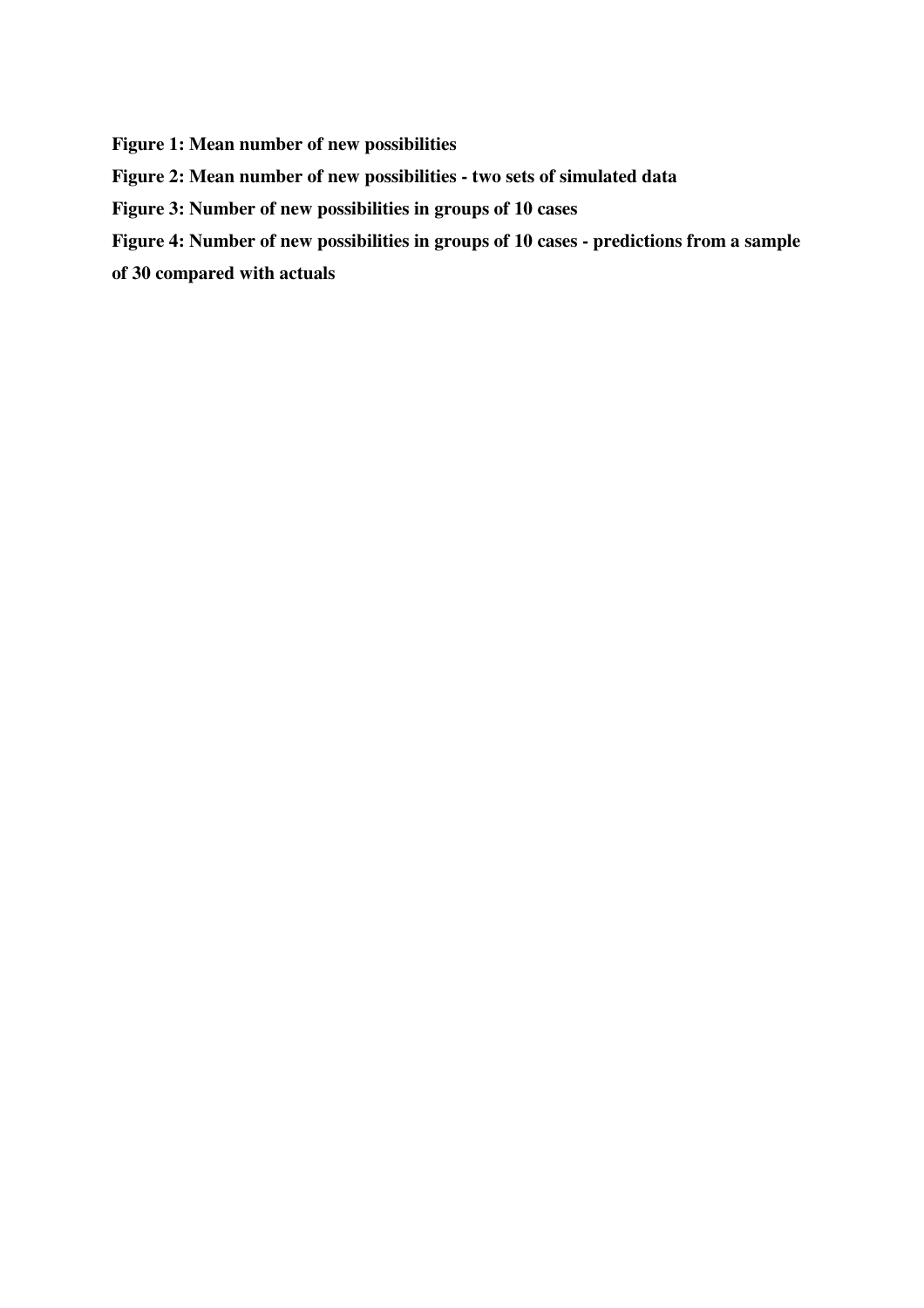**Figure 1: Mean number of new possibilities**

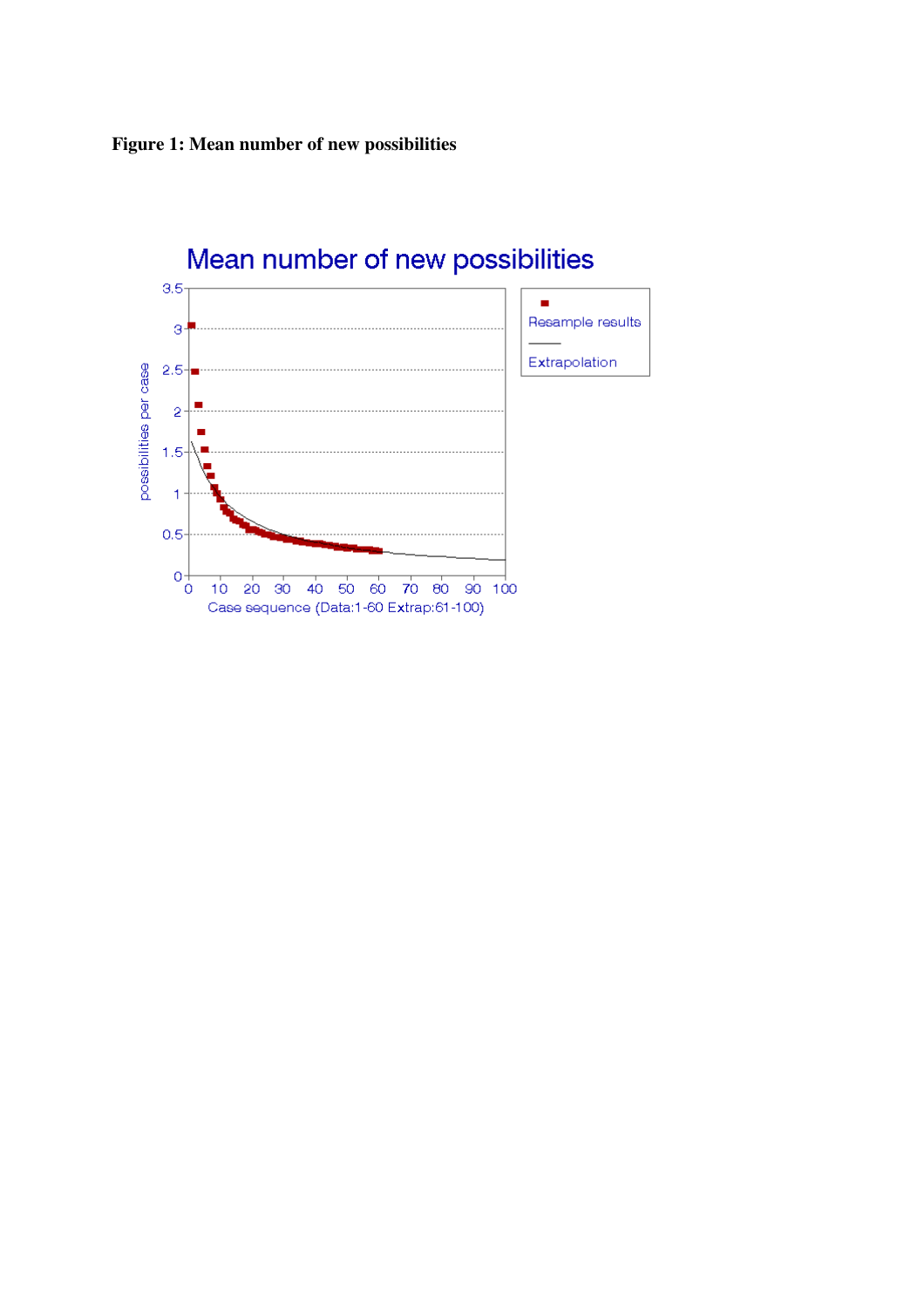**Figure 2: Mean number of new possibilities - two sets of simulated data**

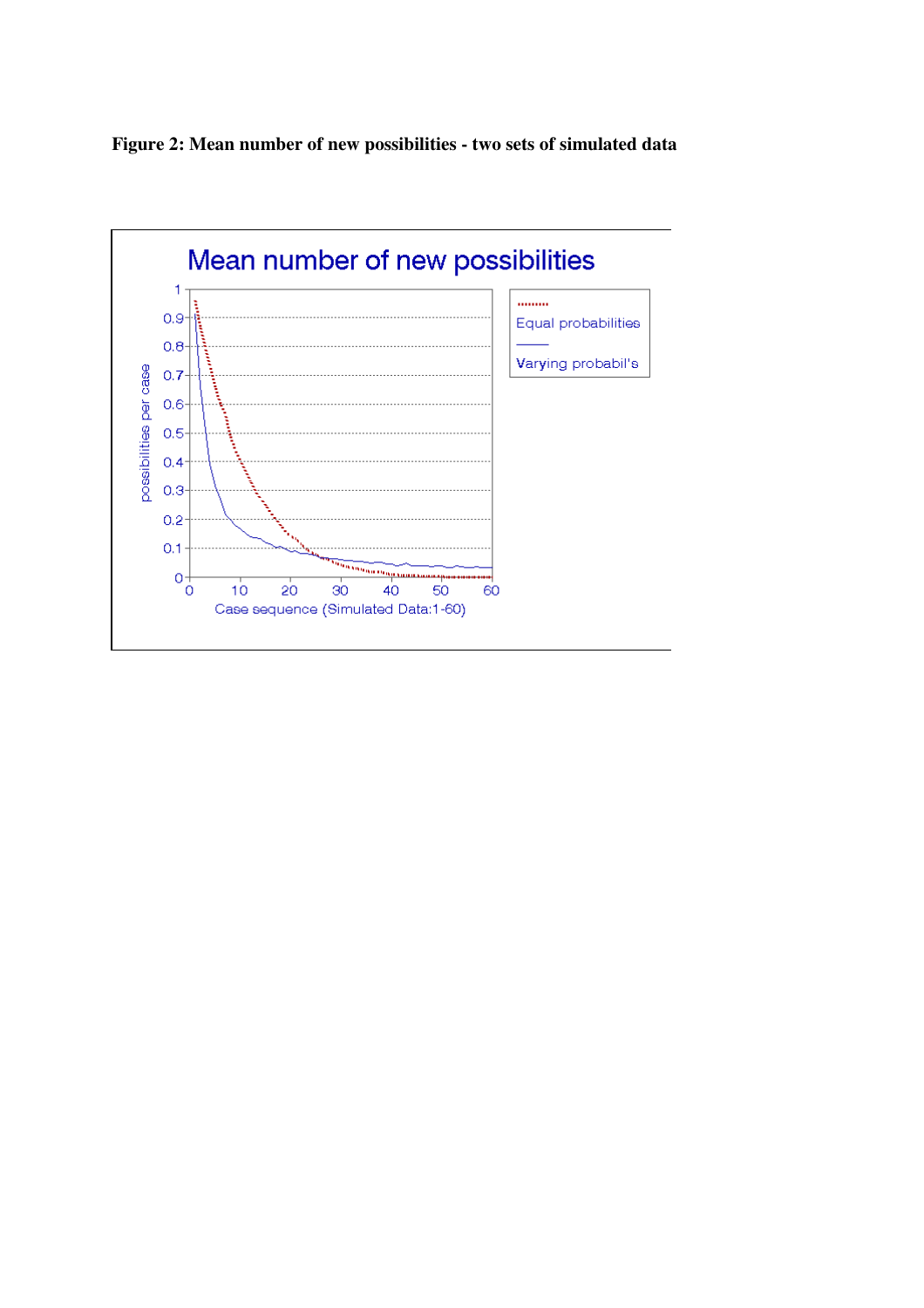